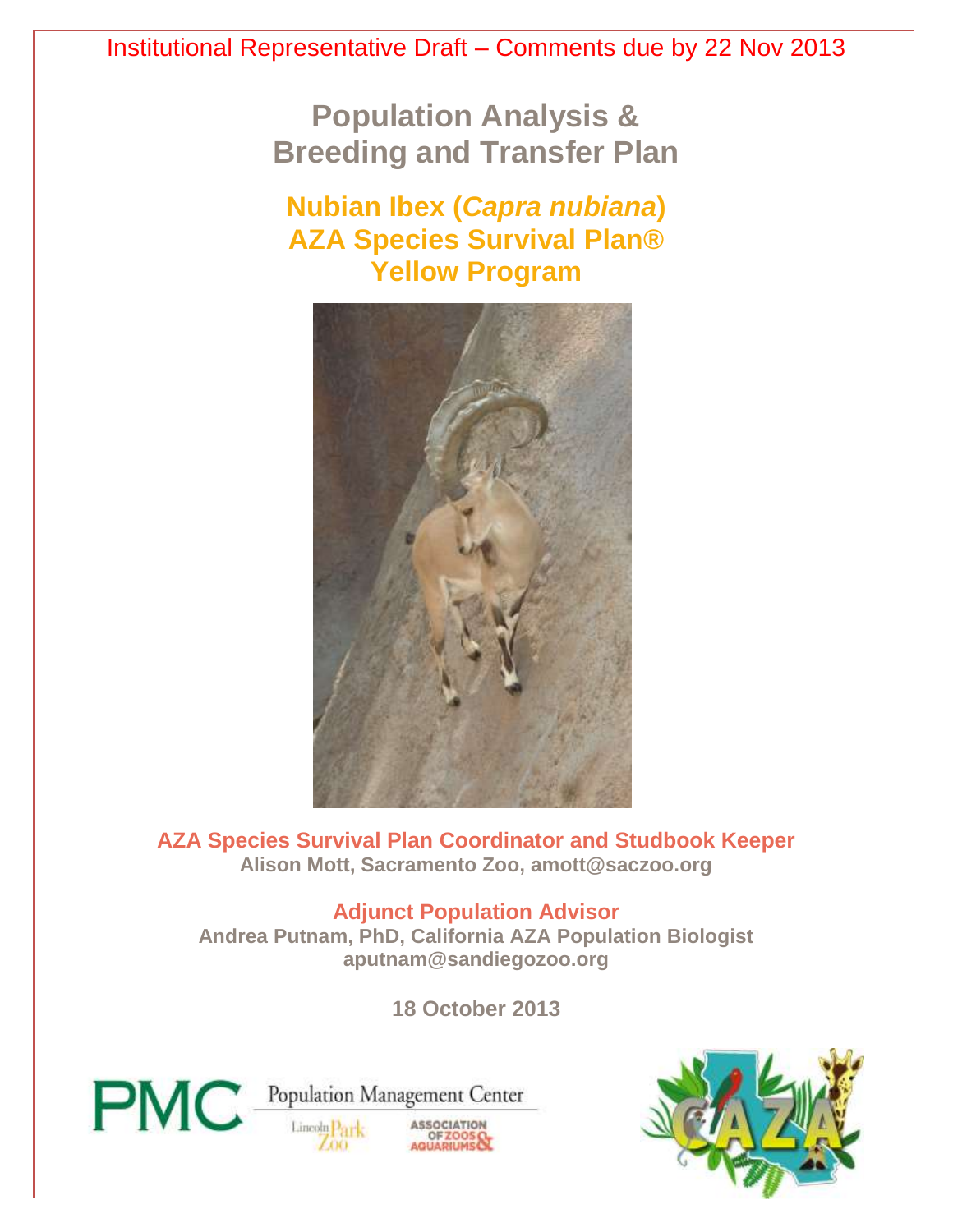Executive Summary

### **Nubian Ibex (***Capra nubiana***)**

The current population of Nubian ibex includes 74 animals (34 males, 40 females) held by 7 AZA institutions and 1 non-AZA institution. The Caprinae Taxon Advisory Group has set the target size for this population to be 100 animals (2011 Regional Collection Plan). At present, the Nubian Ibex Program qualifies as a Yellow Program. This is a two-year plan, and the first breeding and transfer plan for this species.

Genetic and demographic analyses of the Nubian Ibex North American Studbook (current to 1 June 2013) were performed using PopLink 2.4 and PMx 1.2, resulting in the current breeding and transfer plan for this species. The current gene diversity in the population is 70.30% of that present in the founding population. Gene diversity at 100 years from present is projected to be ~ 30% if the population can maintain a growth rate of 19% per year to reach the target size of 100 individuals. At present, the best management strategy for the population is to breed animals with the lowest mean kinships. However, given the small number of breeding individuals, it will be necessary to import additional unrelated animals in the future to improve long-term genetic viability.

| Demography                                                    |               |  |  |  |  |  |  |
|---------------------------------------------------------------|---------------|--|--|--|--|--|--|
| Current population size (males.females.unknown)               | 74 (34.40.0)  |  |  |  |  |  |  |
| # Animals excluded from management                            |               |  |  |  |  |  |  |
| Population size following exclusions                          | 57 (25. 32.0) |  |  |  |  |  |  |
| Target population size                                        | 100           |  |  |  |  |  |  |
| Mean generation time (T; in years)                            | 4.7           |  |  |  |  |  |  |
| Projected Population Growth Rate (λ)                          | 1.191         |  |  |  |  |  |  |
| Historic Population Growth Rate (average $\lambda$ 2007-2012) | 1.017         |  |  |  |  |  |  |

| Genetics                                             |                    |                                    |  |  |  |  |  |  |  |  |
|------------------------------------------------------|--------------------|------------------------------------|--|--|--|--|--|--|--|--|
|                                                      | 2013               | <b>Current</b><br><b>Potential</b> |  |  |  |  |  |  |  |  |
| Founders                                             | 19                 | 0 additional                       |  |  |  |  |  |  |  |  |
| Founder genome equivalents (FGE)                     | 1.68               | 4.20                               |  |  |  |  |  |  |  |  |
| Current gene diversity (GD %)                        | 70.30              | 88.11                              |  |  |  |  |  |  |  |  |
| Population mean kinship (MK)                         | 0.2970             |                                    |  |  |  |  |  |  |  |  |
| Mean inbreeding (F)                                  | 0.3411             |                                    |  |  |  |  |  |  |  |  |
| % pedigree known before assumptions and exclusions   | 15                 |                                    |  |  |  |  |  |  |  |  |
| % pedigree known after assumptions and exclusions    | 100                |                                    |  |  |  |  |  |  |  |  |
| % pedigree certain after assumptions and exclusions  | 45                 |                                    |  |  |  |  |  |  |  |  |
| Effective population size/census size ratio (Ne / N) | 0.127              |                                    |  |  |  |  |  |  |  |  |
| Years To 90% Gene Diversity                          | currently $< 90\%$ |                                    |  |  |  |  |  |  |  |  |
| Years To 10% Loss of GD                              | $13*$              |                                    |  |  |  |  |  |  |  |  |
| Gene Diversity at 100 Years From Present (%)         | $29.8*$            |                                    |  |  |  |  |  |  |  |  |

\*projections based on the analytical breeding population growing to 100 animals over  $\sim$  3 years ( $\lambda$  = 1.190)

Analyses suggest that ~24 births are needed over the next two years (12 per year) to maintain the current population size, while ~58 births are needed over the next two years (~29 per year) to maintain a growth rate of 19%. The number of pairs recommended is intended to produce sufficient offspring to grow the population size, fill new institutions if recruited, and replace individuals as needed. As with most managed AZA populations, pairings are prioritized to maintain or increase gene diversity through considerations of mean kinship, avoidance of inbreeding, differences in sire and dam mean kinships, and the degree of uncertainty within a pedigree.

**Summary Actions:** The Program recommends 23 females to breed and 13 transfers.

*This Animal Program is currently a Yellow Program and recommendations proposed are non-binding – Participation is voluntary. Dispositions to non-AZA institutions should comply with each institution's acquisition/disposition policy.*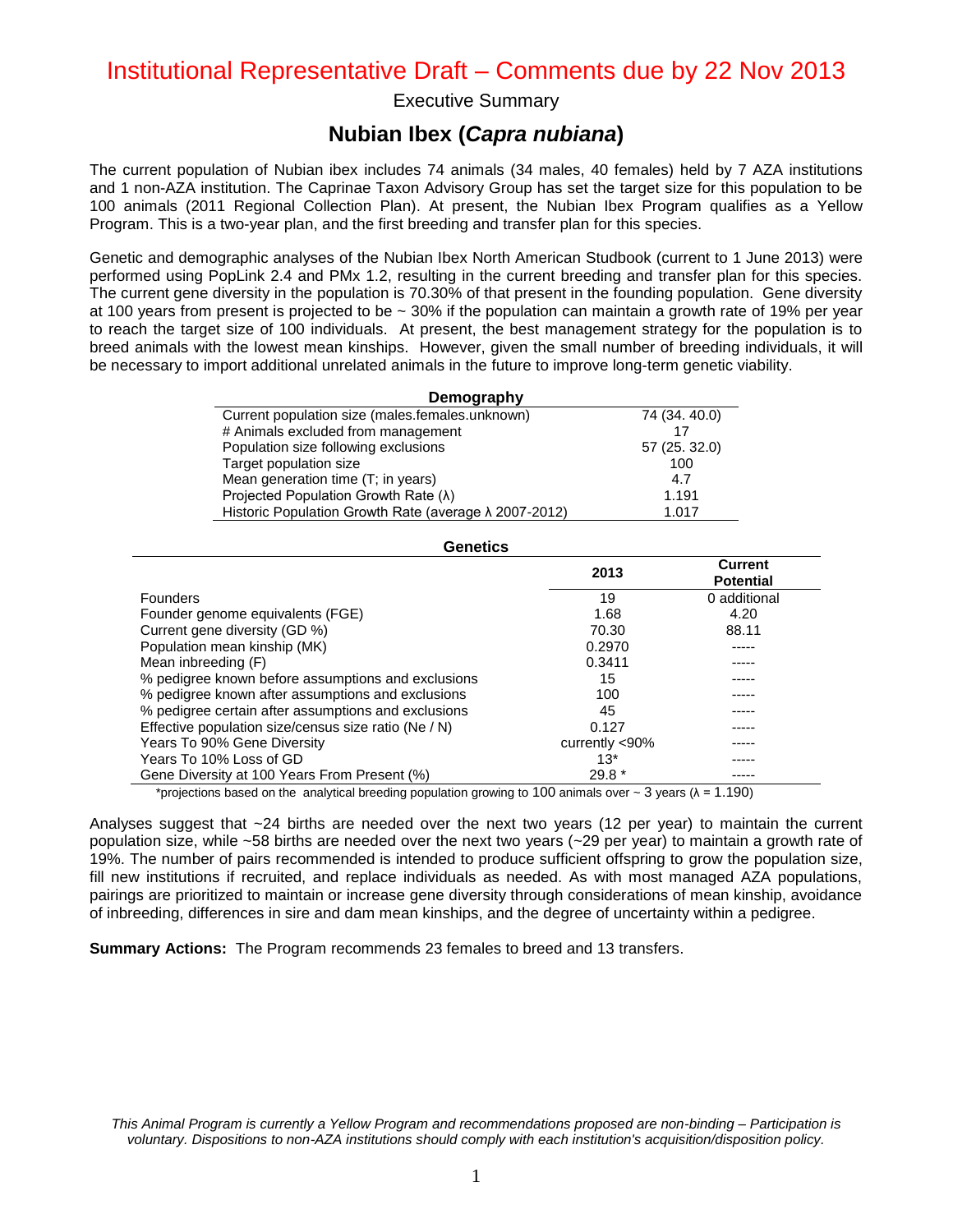### **Table of Contents**

| <b>Executive Summary</b>                                                                                                                                 | 1                       |
|----------------------------------------------------------------------------------------------------------------------------------------------------------|-------------------------|
| <b>Description of Population Status</b>                                                                                                                  |                         |
| Introduction                                                                                                                                             | 3                       |
| <b>Analytical Population</b>                                                                                                                             | 3                       |
| Demography                                                                                                                                               | 3                       |
| Genetics                                                                                                                                                 | 4                       |
| <b>Management Strategy</b>                                                                                                                               | 5                       |
| <b>Recommendations</b><br><b>Summary Recommendations</b><br>BATONROUG, DALLAS, FORTWORTH<br>GUADALJR, LOSANGELE<br>NY BRONX, PUEBLA, SAN ANTON<br>SD-WAP | 6<br>8<br>9<br>10<br>11 |
| <b>Appendices</b>                                                                                                                                        |                         |
| A. Analytical Assumptions                                                                                                                                | 12                      |
| B. Summary of Data Exports                                                                                                                               | 13                      |
| C. Life Tables                                                                                                                                           | 14                      |
| D. Individuals Excluded from Genetic Analyses                                                                                                            | 15                      |
| E. Ordered Mean Kinships                                                                                                                                 | 16                      |
| F. Definitions                                                                                                                                           | 17                      |
| G. Directory of Institutional Representatives                                                                                                            | 19                      |
| H. Descriptive Survival Statistics Report                                                                                                                | 20                      |

#### **Cover Photo Copyright**

Tad Motoyama, Los Angeles Zoo

#### **Report and Analyses prepared by:**

Andrea Putnam, Ph.D., California AZA Population Biologist – San Diego Zoo Global, aputnam@sandiegozoo.org

Planning occurred on October 2nd, 2013 via an online meeting at the San Diego Zoo Safari Park, and was attended by Alison Mott (Sacramento Zoo), Harrison Edell (Sacramento Zoo), and Andrea Putnam (San Diego Zoo Global).

This plan was reviewed and distributed with the assistance of the Population Management Center. pmc@lpzoo.org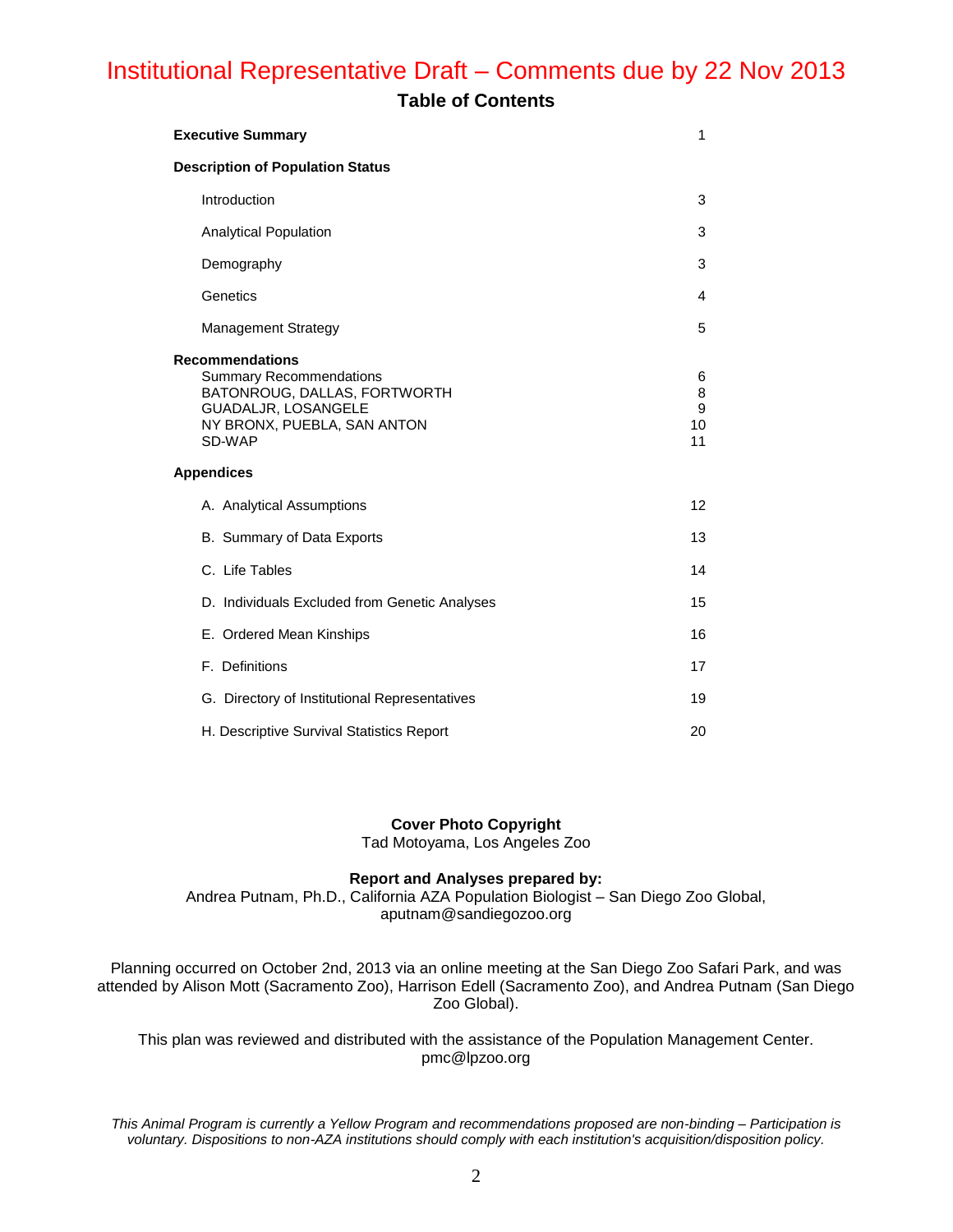# Institutional Representative Draft – Comments due by 22 Nov 2013 **Description of Population Status**

**Introduction:** The current population of Nubian ibex includes 74 animals (34 males, 40 females) held by 7 AZA institutions and 1 non-AZA institution. The Caprinae Taxon Advisory Group has set the target size for this population to be 100 animals (2011 Regional Collection Plan). At present, the Nubian Ibex Program qualifies as a Yellow Program. This is a two-year plan, and the first breeding and transfer plan for this species.

Genetic and demographic analyses of the Nubian Ibex North American Studbook (current to 1 June 2013) were performed using PopLink 2.4 and PMx 1.2, resulting in the current breeding and transfer plan for this species.

**Analytical Population:** Only 15% of the pedigree of the current, living population can be traced to documented founders. Thus, an analytic dataset was created for the genetic analyses reported here (Appendix A). After incorporating assumptions, 100% of the pedigree is known, 45% of which is certain. Seventeen animals were excluded from genetic analyses due to castration or unknown pedigree. Pedigree assumptions could not be made for 14 currently living animals that originated from the private sector. Because of hybridization concerns, these animals were excluded from analyses. A total of 57 animals (25 males, 32 females) were included in the breeding population.

**Demography:** Studbook records indicate that Nubian ibex have been exhibited in North American zoos since the 1920's, with the first birth occurring in 1928 at the Philadelphia Zoo. The population began to grow rapidly during the 1980's, peaking at its largest size of 148 animals in 1994 (Figures 1 and 2). The N. American population has remained below a population size of 100 individuals since 2001. Based on the current life tables (Appendix C) and age structure (Figure 3), the population has a projected growth rate of 19% per year (projected  $\lambda = 1.190$ ).





**Figure 1.** Census of Nubian ibex in North America from 1960 to 2013, by birth type.

**Figure 2.** Census of Nubian ibex in North America from 1960 to 2013, by sex.

The age structure of the genetically managed Nubian ibex population has gaps in a number of the young male age classes (Figure 3), although there were 13 male births in 2013. The Program should attempt to maintain consistent reproduction from year to year to prevent 'boom and bust' cycles. The current sex ratio is skewed toward more females. Nubian ibex can live into their late teens and early twenties; the oldest male to have lived in North America was 19 years old and the oldest female was 22 years old. Median life expectancy is 9.9 years for males and 11.1 years for females (50% of males and females die before these ages and 50% die after). Both sexes are reproductive by the time they're 1 year old.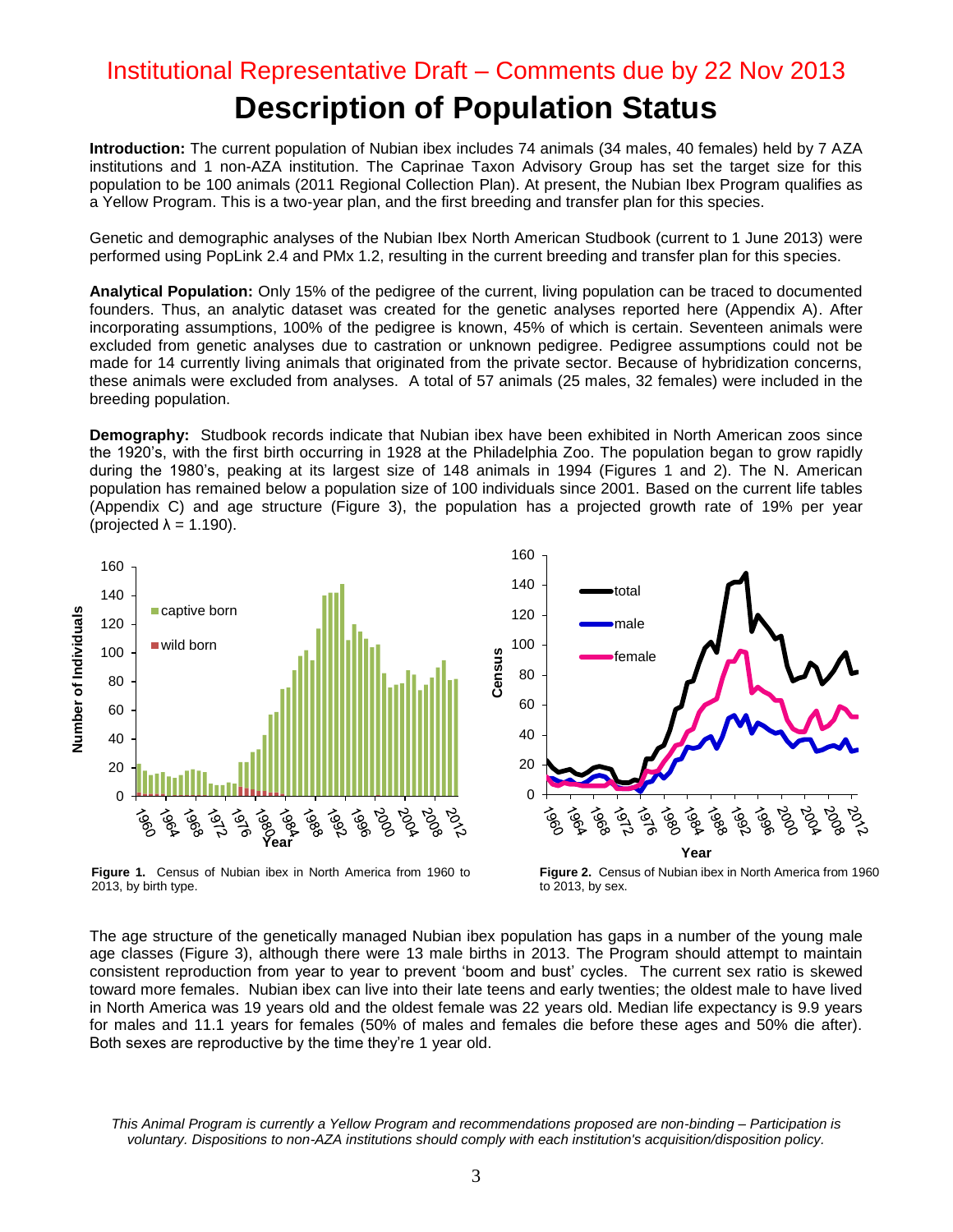

**Figure 3.** Age distribution of the genetically managed population of Nubian ibex.

Current demographic analyses indicate that mortality for the first year of life is 34% for males and 32% for females (Appendix C). Analyses suggest that ~24 births are needed over the next two years (12 per year) to maintain the current population size, while ~58 births are needed over the next two years (~29 per year) to maintain a growth rate of 19%. The genetically managed population has been averaging ~35 births per year for the last 5 years, which is sufficient reproduction to grow the population slowly.

**Genetics:** The studbook pedigree indicates that the genetically managed Nubian ibex population is descended from 19 founders with no potential founders remaining (Figure 4). Founder representation in the population is highly skewed; more equal representation would retain more gene diversity. The gene diversity of the population is 70.30%, which is equivalent to that found in  $\sim$ 2 unrelated animals (FGE = 1.68).

Typical AZA program goals include thresholds for tolerance of gene diversity loss over time; 90%

gene diversity retention for 100 years is not an uncommon management goal. Decreases in gene diversity below 90% of that in the founding population have been associated with increasingly compromised reproduction by, among other factors, lower birth weights, smaller litter sizes, and greater neonatal mortality. The Nubian ibex pedigree yields a current gene diversity of ~70%, which is projected to decline to ~30% over the next 100 years if the current population can maintain a 19% growth rate and reach its target size of 100 animals in ~3 years.

The current mean kinship in the population is ~0.30. Full-siblings have a kinship of 0.25, which means that the average relationship in the population is slightly higher than that of full-siblings. Thus, additional imports of unrelated animals will be necessary for this population to be genetically viable over the long-term.



**Figure 4**: Founder representation graph based on the analytical studbook illustrating the unequal distribution of various founder lines in the Nubian ibex population.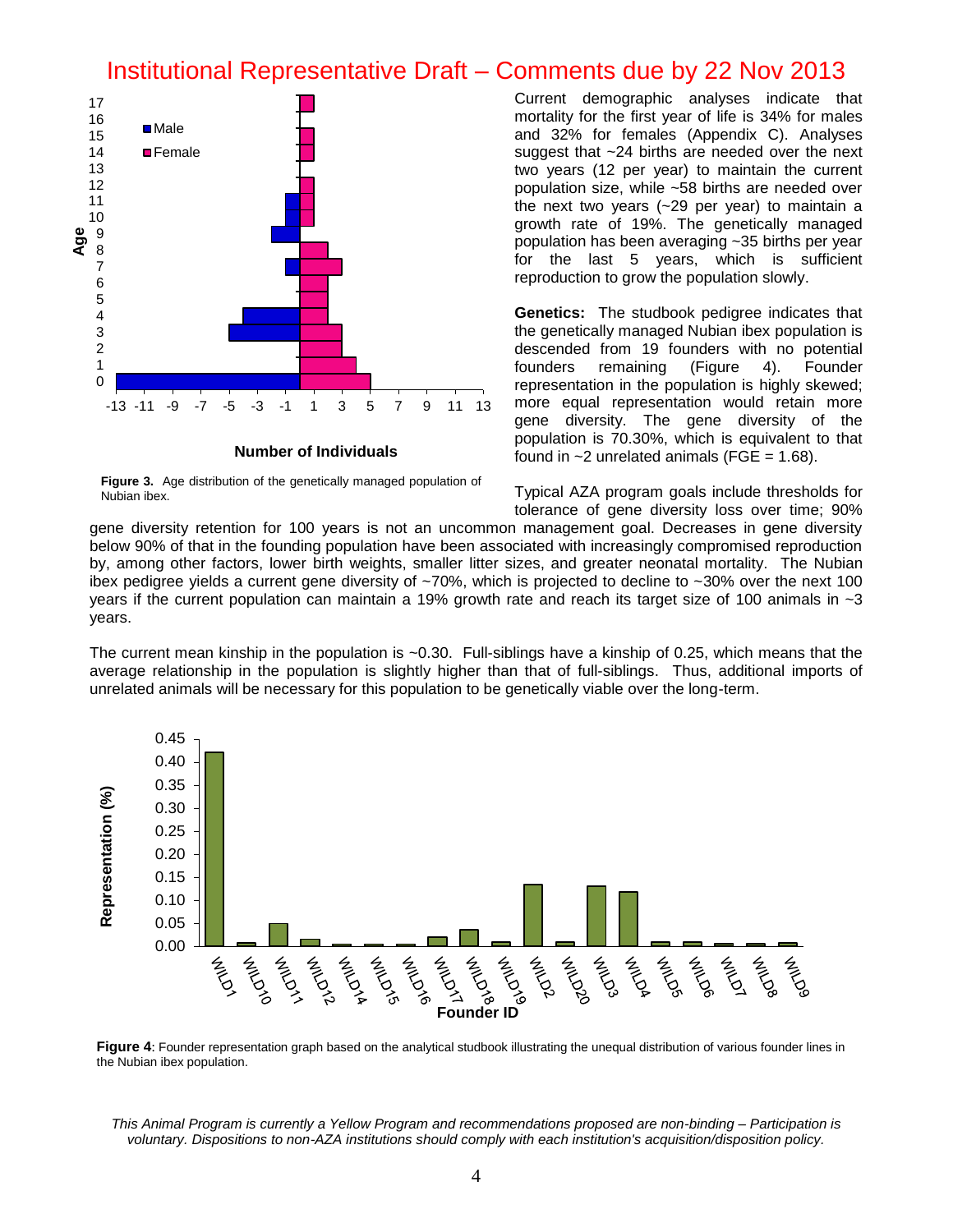|                                                 | 2013           | <b>Current Potential</b> |
|-------------------------------------------------|----------------|--------------------------|
| Number of Founders                              | 19             | 0 additional             |
| Founder Genome Equivalents (FGE)                | 1.68           | 4.20                     |
| Gene Diversity (%)                              | 70.30          | 88.11                    |
| Population Mean Kinship                         | 0.2970         |                          |
| Mean Inbreeding (F)                             | 0.3411         |                          |
| % Known Pedigree Before Assumptions/Exclusions  | 15             |                          |
| % Known Pedigree After Assumptions/Exclusions   | 100            |                          |
| % Pedigree Certain After Assumptions/Exclusions | 45             |                          |
| $N_{\alpha}/N$                                  | 0.127          |                          |
| Years To 90% Gene Diversity                     | currently <90% |                          |
| Years To 10% Loss of GD                         | $13*$          |                          |
| Gene Diversity at 100 Years From Present (%)    | $29.8*$        |                          |

**Genetics Summary**

\*projections based on the analytical breeding population growing to 100 animals over the next  $\sim$ 3 years ( $\lambda$  = 1.190)

**Management Strategy:** The current population of Nubian ibex is 74 animals (34 males, 40 females) held by 7 AZA institutions and one non-AZA institution. Demographic analyses suggest that ~24 births are needed over the next two years (12 per year) to maintain the current population size.

**This is a 2-year plan (2013-2015). Interim recommendations will continue to be made as needed.**

#### **At this time, the program:**

- **1. Recommends 23 females to breed.**
- **2. Recommends 13 transfers to meet institutional needs and establish new breeding groups.**
- **3. Recommends equalizing founder distributions by breeding underrepresented animals and transferring breeding individuals among institutions. Overrepresented animals may be selected for breeding to meet demographic needs of the institutions.**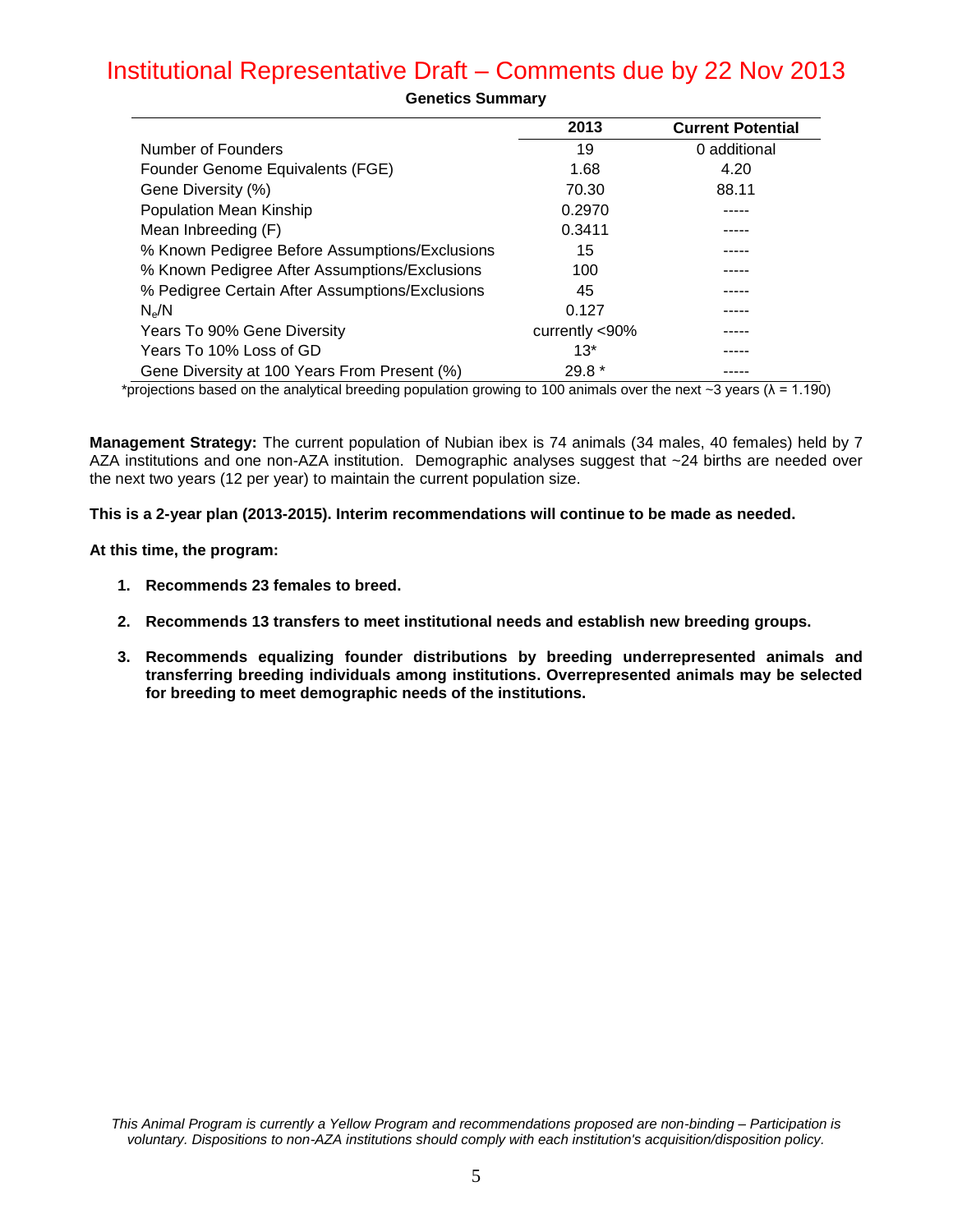# **Summary of Breeding and Transfer Recommendations**

| <b>SB</b><br>ID | <b>Location</b>  | Local<br>ID | <b>Sex</b>     | Age             | <b>Disposition</b> | Location         | <b>Breeding</b>     | <b>With</b>                                                            | <b>Notes</b> |
|-----------------|------------------|-------------|----------------|-----------------|--------------------|------------------|---------------------|------------------------------------------------------------------------|--------------|
| 992             | <b>GUADALJR</b>  | M01328      | F              | 17              | <b>HOLD</b>        | <b>GUADALJR</b>  | <b>BREED WITH</b>   | 1480, 1490                                                             |              |
| 1031            | <b>GUADALJR</b>  | M01619      | F              | 15              | <b>HOLD</b>        | <b>GUADALJR</b>  | <b>BREED WITH</b>   | 1480, 1490                                                             |              |
| 1057            | SD-WAP           | 699126      | F              | 14              | <b>HOLD</b>        | SD-WAP           | <b>BREED WITH</b>   | 1242, 1478,<br>1308                                                    |              |
| 1105            | <b>BATONROUG</b> | 9174        | F              | 12              | <b>SEND TO</b>     | LOSANGELE        | <b>BREED WITH</b>   | 1135                                                                   |              |
| 1106            | <b>BATONROUG</b> | 9175        | $\overline{M}$ | 12              | <b>HOLD</b>        | <b>BATONROUG</b> | <b>DO NOT BREED</b> |                                                                        | Excluded     |
| 1107            | <b>BATONROUG</b> | 9176        | M              | $\overline{12}$ | <b>HOLD</b>        | <b>BATONROUG</b> | DO NOT BREED        |                                                                        | Excluded     |
| 1131            | <b>SAN ANTON</b> | A02005      | F              | $\overline{11}$ | <b>HOLD</b>        | <b>SAN ANTON</b> | <b>BREED WITH</b>   | 1384                                                                   |              |
| 1135            | LOSANGELE        | 990972      | M              | 11              | <b>HOLD</b>        | LOSANGELE        | <b>BREED WITH</b>   | 1105, 1241,<br>1385                                                    |              |
| 1149            | <b>SAN ANTON</b> | A03002      | F              | 10              | <b>HOLD</b>        | <b>SAN ANTON</b> | <b>BREED WITH</b>   | 1384                                                                   |              |
| 1159            | SD-WAP           | 603113      | M              | 10              | <b>SEE NOTES</b>   | SD-WAP           | <b>DO NOT BREED</b> |                                                                        | Available    |
| 1200            | SD-WAP           | 605080      | F              | 8               | <b>HOLD</b>        | SD-WAP           | <b>BREED WITH</b>   | 1242, 1478,<br>1308                                                    |              |
| 1201            | SD-WAP           | 605081      | F              | 8               | <b>HOLD</b>        | SD-WAP           | <b>BREED WITH</b>   | 1242, 1478,<br>1308                                                    |              |
| 1224            | SD-WAP           | 606065      | F              | $\overline{7}$  | <b>HOLD</b>        | SD-WAP           | <b>BREED WITH</b>   | 1242, 1478,<br>1308                                                    |              |
| 1236            | <b>NY BRONX</b>  | M08034      | M              | 7               | <b>HOLD</b>        | NY BRONX         | DO NOT BREED        |                                                                        | Excluded     |
| 1237            | <b>SAN ANTON</b> | A06078      | F              | $\overline{7}$  | <b>HOLD</b>        | <b>SAN ANTON</b> | <b>BREED WITH</b>   | 1384                                                                   |              |
| 1241            | <b>SAN ANTON</b> | Y06076      | F              | $\overline{7}$  | <b>SEND TO</b>     | LOSANGELE        | <b>BREED WITH</b>   | 1135                                                                   |              |
| 1242            | <b>GUADALJR</b>  | M02903      | М              | $\overline{7}$  | SEND TO            | SD-WAP           | <b>BREED WITH</b>   | 1057, 1200,<br>1201, 1224,<br>1268, 1404,<br>1301, 1499,<br>1317, 1259 | See Notes    |
| 1259            | SD-WAP           | 607079      | F              | 6               | <b>HOLD</b>        | SD-WAP           | <b>BREED WITH</b>   | 1242, 1478,<br>1308                                                    |              |
| 1260            | SD-WAP           | 607081      | F              | 6               | <b>SEND TO</b>     | <b>PUEBLA</b>    | DO NOT BREED        |                                                                        | See Notes    |
| 1268            | SD-WAP           | 608052      | F              | 5               | <b>HOLD</b>        | SD-WAP           | <b>BREED WITH</b>   | 1242, 1478,<br>1308                                                    |              |
| 1270            | SD-WAP           | 608058      | F              | 5               | <b>HOLD</b>        | SD-WAP           | SEE NOTES           |                                                                        |              |
| 1296            | <b>NY BRONX</b>  | M09048      | M              | $\overline{4}$  | <b>HOLD</b>        | <b>NY BRONX</b>  | <b>DO NOT BREED</b> |                                                                        |              |
| 1301            | SD-WAP           | 609064      | F              | 4               | <b>HOLD</b>        | SD-WAP           | <b>BREED WITH</b>   | 1242, 1478,<br>1308                                                    |              |
| 1304            | SD-WAP           | 609069      | M              | 4               | <b>SEND TO</b>     | NY BRONX         | DO NOT BREED        |                                                                        |              |
| 1308            | NY BRONX         | M09049      | M              | 4               | <b>SEND TO</b>     | SD-WAP           | <b>BREED WITH</b>   | 1057, 1200,<br>1201, 1224,<br>1268, 1404,<br>1301, 1499,<br>1317, 1259 | See Notes    |
| 1317            | SD-WAP           | 609082      | F              | 4               | <b>HOLD</b>        | SD-WAP           | <b>BREED WITH</b>   | 1242, 1478,<br>1308                                                    |              |
| 1321            | NY BRONX         | M09100      | М              | 4               | <b>HOLD</b>        | NY BRONX         | DO NOT BREED        |                                                                        |              |
| 1332            | <b>DALLAS</b>    | 09J971      | F              | 9               | <b>HOLD</b>        | <b>DALLAS</b>    | SEE NOTES           |                                                                        | Excluded     |
| 1333            | <b>DALLAS</b>    | 09J972      | F              | 9               | <b>HOLD</b>        | <b>DALLAS</b>    | SEE NOTES           |                                                                        | Excluded     |
| 1334            | <b>DALLAS</b>    | 09J974      | M              | 9               | <b>HOLD</b>        | <b>DALLAS</b>    | SEE NOTES           |                                                                        | Excluded     |
| 1335            | <b>DALLAS</b>    | 09J967      | M              | 9               | <b>HOLD</b>        | <b>DALLAS</b>    | SEE NOTES           |                                                                        | Excluded     |
| 1336            | <b>DALLAS</b>    | 09J970      | F              | 8               | <b>HOLD</b>        | <b>DALLAS</b>    | SEE NOTES           |                                                                        | Excluded     |
| 1338            | <b>DALLAS</b>    | 09J975      | F              | 5               | <b>HOLD</b>        | <b>DALLAS</b>    | SEE NOTES           |                                                                        | Excluded     |
| 1339            | <b>DALLAS</b>    | 09J976      | F              | 5               | <b>HOLD</b>        | <b>DALLAS</b>    | SEE NOTES           |                                                                        | Excluded     |
| 1360            | SD-WAP           | 610069      | M              | 3               | <b>SEND TO</b>     | NY BRONX         | DO NOT BREED        |                                                                        |              |
| 1384            | NY BRONX         | M10088      | M              | 3               | <b>SEND TO</b>     | <b>SAN ANTON</b> | <b>BREED WITH</b>   | 1149, 1131,<br>1237, 1387,<br>1394                                     | See Notes    |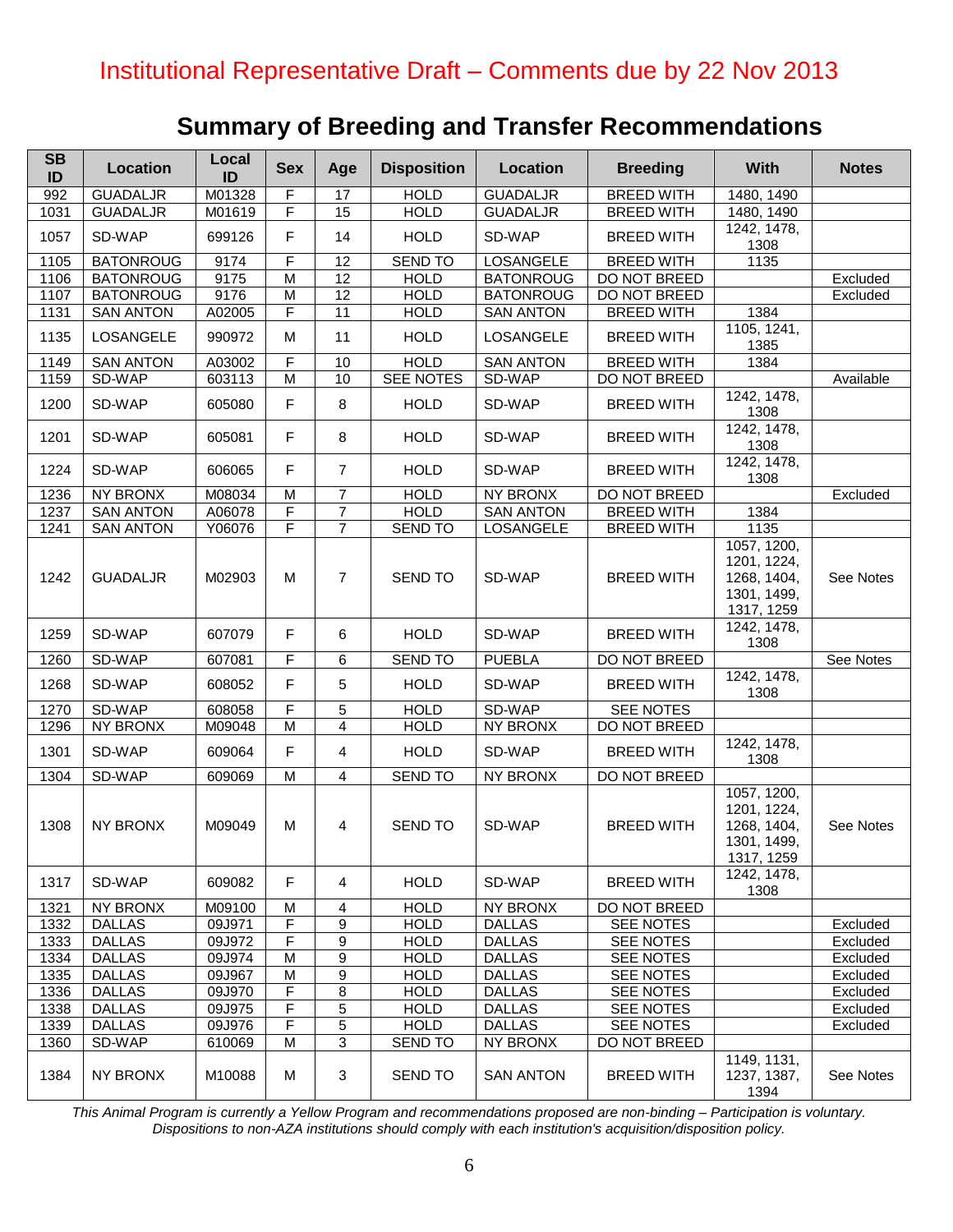| <b>SB</b><br>ID | <b>Location</b>  | Local<br>ID | <b>Sex</b>     | Age            | <b>Disposition</b> | Location         | <b>Breeding</b>   | <b>With</b>                                                            | <b>Notes</b> |
|-----------------|------------------|-------------|----------------|----------------|--------------------|------------------|-------------------|------------------------------------------------------------------------|--------------|
| 1385            | <b>SAN ANTON</b> | A10043      | F              | 3              | <b>HOLD</b>        | <b>SAN ANTON</b> | <b>BREED WITH</b> | 1384                                                                   |              |
| 1386            | <b>NY BRONX</b>  | M10089      | M              | $\overline{3}$ | <b>HOLD</b>        | <b>NY BRONX</b>  | DO NOT BREED      |                                                                        |              |
| 1387            | <b>SAN ANTON</b> | A10060      | F              | 3              | <b>HOLD</b>        | <b>SAN ANTON</b> | <b>BREED WITH</b> | 1384                                                                   |              |
| 1388            | <b>NY BRONX</b>  | M10090      | M              | 3              | <b>HOLD</b>        | <b>NY BRONX</b>  | DO NOT BREED      |                                                                        |              |
| 1393            | NY BRONX         | M10113      | M              | 3              | <b>HOLD</b>        | <b>NY BRONX</b>  | DO NOT BREED      |                                                                        |              |
| 1394            | <b>SAN ANTON</b> | Y10046      | F              | 3              | <b>HOLD</b>        | <b>SAN ANTON</b> | <b>BREED WITH</b> | 1384                                                                   |              |
| 1397            | <b>GUADALJR</b>  | M03667      | F              | $\overline{2}$ | <b>HOLD</b>        | <b>GUADALJR</b>  | <b>BREED WITH</b> | 1480, 1490                                                             |              |
| 1398            | <b>DALLAS</b>    | 11L005      | F              | $\overline{2}$ | <b>HOLD</b>        | <b>DALLAS</b>    | SEE NOTES         |                                                                        | Excluded     |
| 1399            | <b>DALLAS</b>    | 11L006      | F              | $\overline{2}$ | <b>HOLD</b>        | <b>DALLAS</b>    | <b>SEE NOTES</b>  |                                                                        | Excluded     |
| 1404            | SD-WAP           | 611091      | F              | $\overline{2}$ | <b>HOLD</b>        | SD-WAP           | <b>BREED WITH</b> | 1242, 1478,<br>1308                                                    |              |
| 1410            | SD-WAP           | 611099      | F              | $\overline{c}$ | <b>HOLD</b>        | SD-WAP           | SEE NOTES         |                                                                        |              |
| 1425            | <b>FORTWORTH</b> | 206772      | $\overline{M}$ | $\overline{2}$ | <b>HOLD</b>        | <b>FORTWORTH</b> | <b>SEE NOTES</b>  |                                                                        | Excluded     |
| 1426            | <b>FORTWORTH</b> | 206773      | M              | $\overline{c}$ | <b>HOLD</b>        | <b>FORTWORTH</b> | SEE NOTES         |                                                                        | Excluded     |
| 1427            | <b>DALLAS</b>    | 11L030      | M              | $\overline{c}$ | <b>HOLD</b>        | <b>DALLAS</b>    | SEE NOTES         |                                                                        | Excluded     |
| 1428            | <b>DALLAS</b>    | 11L051      | M              | $\overline{c}$ | <b>HOLD</b>        | <b>DALLAS</b>    | <b>SEE NOTES</b>  |                                                                        | Excluded     |
| 1429            | <b>DALLAS</b>    | 11L052      | F              | $\overline{2}$ | <b>HOLD</b>        | <b>DALLAS</b>    | <b>SEE NOTES</b>  |                                                                        | Excluded     |
| 1447            | SD-WAP           | 612089      | F              | $\mathbf{1}$   | <b>SEND TO</b>     | <b>BATONROUG</b> | DO NOT BREED      |                                                                        |              |
| 1462            | SD-WAP           | 612143      | F              | $\mathbf{1}$   | <b>SEND TO</b>     | <b>BATONROUG</b> | DO NOT BREED      |                                                                        |              |
| 1464            | SD-WAP           | 612149      | F              | 1              | <b>HOLD</b>        | SD-WAP           | SEE NOTES         |                                                                        |              |
| 1477            | <b>GUADALJR</b>  | M03796      | F              | $\mathbf{1}$   | <b>HOLD</b>        | <b>GUADALJR</b>  | <b>BREED WITH</b> | 1480, 1490                                                             |              |
| 1478            | <b>GUADALJR</b>  | M03913      | M              | $\mathbf 0$    | <b>SEND TO</b>     | SD-WAP           | <b>BREED WITH</b> | 1057, 1200,<br>1201, 1224,<br>1268, 1404,<br>1301, 1499,<br>1317, 1259 | See Notes    |
| 1479            | <b>GUADALJR</b>  | M03914      | F              | $\mathbf 0$    | <b>HOLD</b>        | <b>GUADALJR</b>  | <b>BREED WITH</b> | 1480, 1490                                                             |              |
| 1480            | SD-WAP           | 613072      | M              | 0              | <b>SEND TO</b>     | <b>GUADALJR</b>  | <b>BREED WITH</b> | 992, 1031,<br>1397, 1477,<br>1479                                      |              |
| 1481            | SD-WAP           | 613073      | M              | $\pmb{0}$      | <b>HOLD</b>        | SD-WAP           | DO NOT BREED      |                                                                        |              |
| 1482            | SD-WAP           | 613081      | M              | $\pmb{0}$      | <b>HOLD</b>        | SD-WAP           | DO NOT BREED      |                                                                        |              |
| 1487            | SD-WAP           | 613089      | F              | $\pmb{0}$      | <b>SEND TO</b>     | <b>PUEBLA</b>    | DO NOT BREED      |                                                                        | See Notes    |
| 1488            | SD-WAP           | 613095      | M              | $\pmb{0}$      | <b>HOLD</b>        | SD-WAP           | DO NOT BREED      |                                                                        |              |
| 1489            | SD-WAP           | 613096      | M              | 0              | <b>HOLD</b>        | SD-WAP           | DO NOT BREED      |                                                                        |              |
| 1490            | SD-WAP           | 613097      | M              | $\mathbf 0$    | SEND TO            | <b>GUADALJR</b>  | <b>BREED WITH</b> | 992, 1031,<br>1397, 1477,<br>1479                                      |              |
| 1491            | SD-WAP           | 613098      | F              | 0              | <b>HOLD</b>        | SD-WAP           | <b>SEE NOTES</b>  |                                                                        |              |
| 1492            | SD-WAP           | 613102      | M              | $\overline{0}$ | <b>HOLD</b>        | SD-WAP           | DO NOT BREED      |                                                                        |              |
| 1493            | SD-WAP           | 613103      | м              | $\Omega$       | <b>HOLD</b>        | SD-WAP           | DO NOT BREED      |                                                                        |              |
| 1494            | SD-WAP           | 613104      | M              | 0              | <b>HOLD</b>        | SD-WAP           | DO NOT BREED      |                                                                        |              |
| 1495            | SD-WAP           | 613125      | М              | 0              | <b>HOLD</b>        | SD-WAP           | DO NOT BREED      |                                                                        |              |
| 1496            | SD-WAP           | 613126      | М              | 0              | <b>HOLD</b>        | SD-WAP           | DO NOT BREED      |                                                                        |              |
| 1497            | SD-WAP           | 613138      | F              | $\mathbf 0$    | <b>SEND TO</b>     | <b>PUEBLA</b>    | DO NOT BREED      |                                                                        | See Notes    |
| 1499            | SD-WAP           | 613212      | F              | 0              | <b>HOLD</b>        | SD-WAP           | <b>BREED WITH</b> | 1242, 1478,<br>1308                                                    |              |
| 1500            | SD-WAP           | 613219      | M              | 0              | <b>HOLD</b>        | SD-WAP           | DO NOT BREED      |                                                                        |              |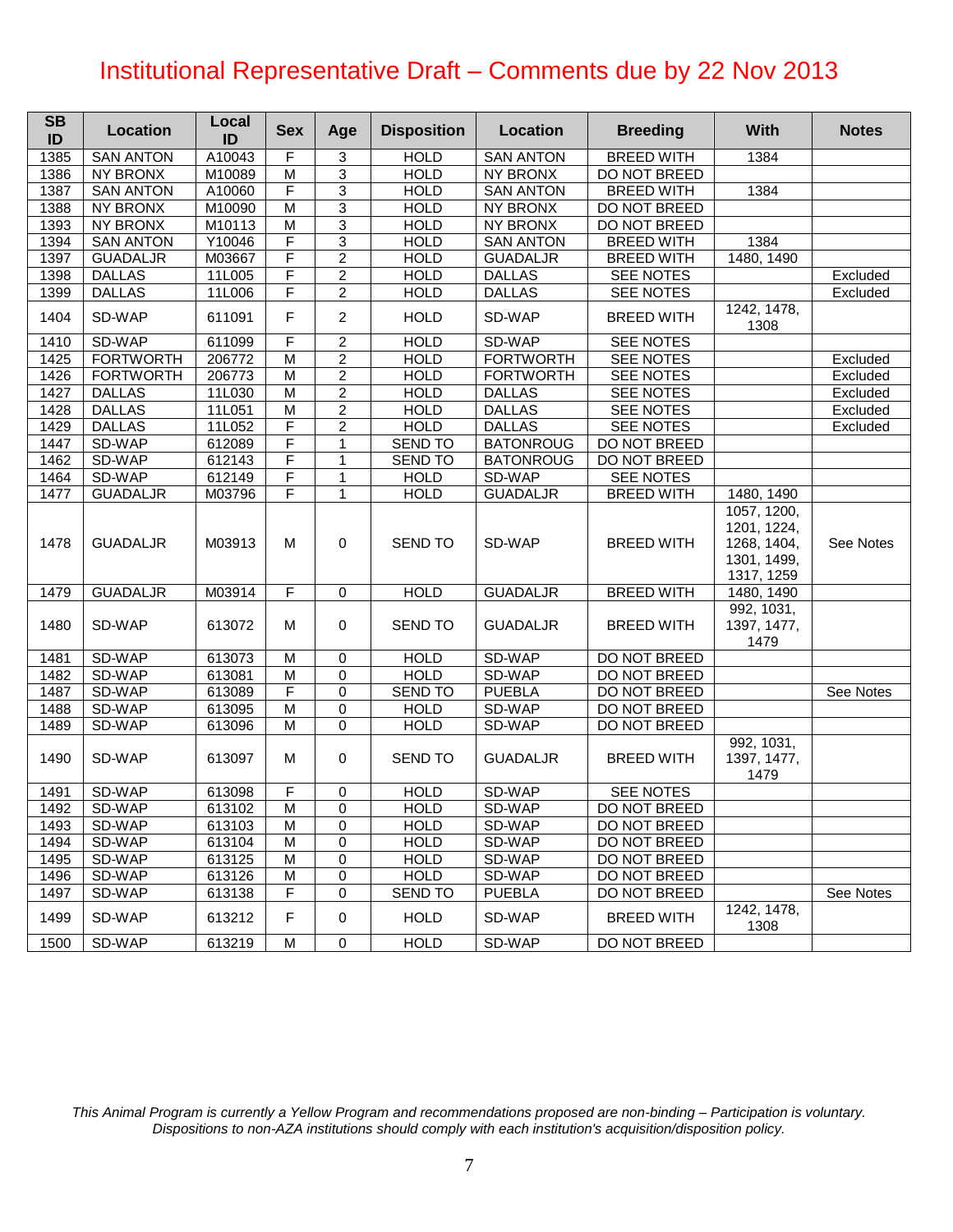### **Recommendations By Institution**

#### **BATONROUG**

 **BREC's Baton Rouge Zoo**

Baton Rouge, LA

**Institutional Note:** Female 1105 is currently the most genetically valuable female in the United States. Please consider transferring her to LOSANGELE for a breeding recommendation.

|      | Local ID | Sex | Age | <b>Disposition</b>  | Location         | <b>Breeding</b> | With | <b>Notes</b> |
|------|----------|-----|-----|---------------------|------------------|-----------------|------|--------------|
| 1105 | 9174     |     | 12  | <b>SEND TO</b>      | <b>LOSANGELE</b> | BREED WITH      | 1135 |              |
| 1106 | 9175     | М   | 12  | <b>HOLD</b>         | <b>BATONROUG</b> | DO NOT BREED    |      | Excluded     |
| 1107 | 9176     | М   | 12  | HOLD.               | <b>BATONROUG</b> | DO NOT BREED    |      | Excluded     |
| 1447 | 612089   |     |     | <b>RECEIVE FROM</b> | SD-WAP           | DO NOT BREED    |      |              |
| 1462 | 612143   |     |     | RECEIVE FROM        | SD-WAP           | DO NOT BREED    |      |              |

**DALLAS**

 **Dallas Zoo**

Dallas, TX

**Institutional Note**: Because of uncertain pedigrees, your institution's animals were not given specific breeding recommendations. Please breed to meet your institutional needs.

| ID   | Local ID | <b>Sex</b> | Age            | <b>Disposition</b> | Location      | <b>Breeding</b>  | With | <b>Notes</b> |
|------|----------|------------|----------------|--------------------|---------------|------------------|------|--------------|
| 1332 | 09J971   |            | 9              | <b>HOLD</b>        | <b>DALLAS</b> | <b>SEE NOTES</b> |      | Excluded     |
| 1333 | 09J972   |            | 9              | <b>HOLD</b>        | <b>DALLAS</b> | <b>SEE NOTES</b> |      | Excluded     |
| 1334 | 09J974   | М          | 9              | <b>HOLD</b>        | <b>DALLAS</b> | <b>SEE NOTES</b> |      | Excluded     |
| 1335 | 09J967   | М          | 9              | <b>HOLD</b>        | <b>DALLAS</b> | <b>SEE NOTES</b> |      | Excluded     |
| 1336 | 09J970   | F          | 8              | <b>HOLD</b>        | <b>DALLAS</b> | <b>SEE NOTES</b> |      | Excluded     |
| 1338 | 09J975   | F          | 5              | <b>HOLD</b>        | <b>DALLAS</b> | <b>SEE NOTES</b> |      | Excluded     |
| 1339 | 09J976   |            | 5              | <b>HOLD</b>        | <b>DALLAS</b> | <b>SEE NOTES</b> |      | Excluded     |
| 1398 | 11L005   |            | 2              | <b>HOLD</b>        | <b>DALLAS</b> | <b>SEE NOTES</b> |      | Excluded     |
| 1399 | 11L006   |            | 2              | <b>HOLD</b>        | <b>DALLAS</b> | <b>SEE NOTES</b> |      | Excluded     |
| 1427 | 11L030   | M          | $\overline{2}$ | <b>HOLD</b>        | <b>DALLAS</b> | <b>SEE NOTES</b> |      | Excluded     |
| 1428 | 11L051   | м          | $\overline{2}$ | <b>HOLD</b>        | <b>DALLAS</b> | <b>SEE NOTES</b> |      | Excluded     |
| 1429 | 11L052   | F          | $\overline{2}$ | <b>HOLD</b>        | <b>DALLAS</b> | <b>SEE NOTES</b> |      | Excluded     |

#### **FORTWORTH**

 **Fort Worth Zoo**

Fort Worth, TX

**Institutional Note**: Because of uncertain pedigrees, your institution's animals were not given specific breeding recommendations. If your institution would like to hold a breeding group of pedigreed animals, please contact the Program Coordinator.

| ID   | ∟ocal ID | Sex | Age | <b>Disposition</b> | Location         | <b>Breeding</b>  | With | <b>Notes</b> |
|------|----------|-----|-----|--------------------|------------------|------------------|------|--------------|
| 1425 | 206772   | м   |     | HOLD               | <b>FORTWORTH</b> | <b>SEE NOTES</b> |      | Excluded     |
| 1426 | 206773   | M   |     | HOLD               | <b>FORTWORTH</b> | <b>SEE NOTES</b> |      | Excluded     |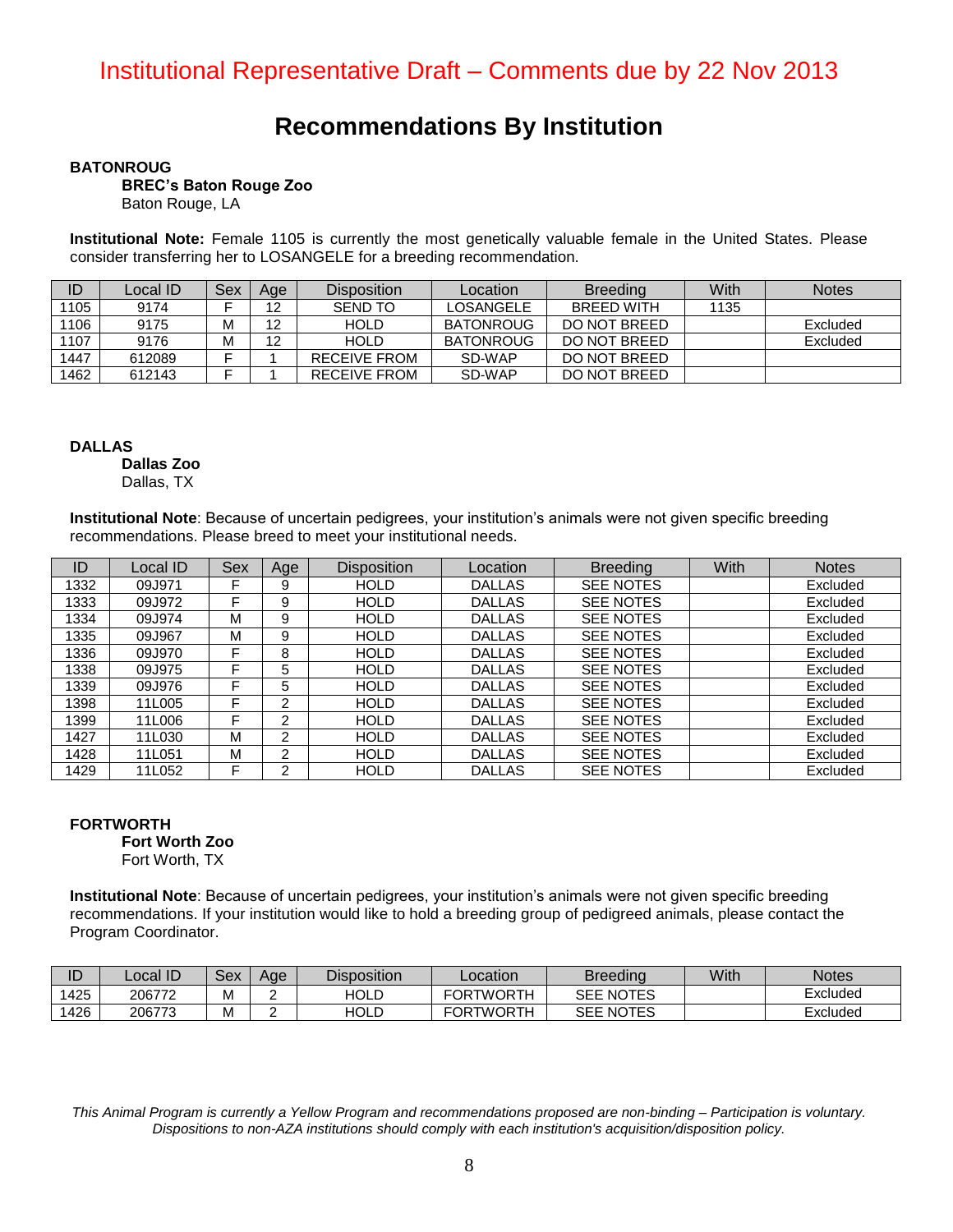#### **GUADALJR**

 **Guadalajara Zoo**

Guadalajara, Jalisco, Mexico

**Institutional Note**: Your institution's Nubian ibex are the most genetically valuable in the managed population as they represent founder lineages no longer present in the United States. However, they are very closely related to one another. An exchange of animals between SD-WAP and GUADALJR could significantly improve the genetic diversity of the population, and reduce inbreeding. After this initial international exchange of Nubian ibex, GUADALJR and PUEBLA are likely to receive breeding recommendations between institutions in the next plan.

| ID   | Local ID | Sex | Age      | <b>Disposition</b>  | Location        | <b>Breeding</b>   | With                                                                | <b>Notes</b> |
|------|----------|-----|----------|---------------------|-----------------|-------------------|---------------------------------------------------------------------|--------------|
| 992  | M01328   | F   | 17       | <b>HOLD</b>         | <b>GUADALJR</b> | <b>BREED WITH</b> | 1480, 1490                                                          |              |
| 1031 | M01619   | F   | 15       | <b>HOLD</b>         | <b>GUADALJR</b> | <b>BREED WITH</b> | 1480, 1490                                                          |              |
| 1242 | M02903   | м   | 7        | <b>SEND TO</b>      | SD-WAP          | <b>BREED WITH</b> | 1057, 1200, 1201,<br>1224, 1268, 1404,<br>1301, 1499, 1317,         |              |
|      |          |     |          |                     |                 |                   | 1259                                                                |              |
| 1397 | M03667   | F   | 2        | <b>HOLD</b>         | <b>GUADALJR</b> | <b>BREED WITH</b> | 1480, 1490                                                          |              |
| 1477 | M03796   | F   |          | <b>HOLD</b>         | <b>GUADALJR</b> | <b>BREED WITH</b> | 1480, 1490                                                          |              |
| 1478 | M03913   | м   | $\Omega$ | <b>SEND TO</b>      | SD-WAP          | <b>BREED WITH</b> | 1057, 1200, 1201,<br>1224, 1268, 1404,<br>1301, 1499, 1317,<br>1259 |              |
| 1479 | M03914   | F   | $\Omega$ | <b>HOLD</b>         | <b>GUADALJR</b> | <b>BREED WITH</b> | 1480, 1490                                                          |              |
| 1480 | 613072   | м   | $\Omega$ | <b>RECEIVE FROM</b> | SD-WAP          | <b>BREED WITH</b> | 992, 1031, 1397,<br>1477, 1479                                      |              |
| 1490 | 613097   | м   | $\Omega$ | RECEIVE FROM        | SD-WAP          | <b>BREED WITH</b> | 992, 1031, 1397,<br>1477, 1479                                      |              |

#### **LOSANGELE**

 **Los Angeles Zoo**

Los Angeles, CA

**Institutional Note**: This is a high-priority breeding group, as these females are some of the most genetically valuable animals in the United States.

| ID   | ∠ocal ID⊺ | Sex | Age | <b>Disposition</b>  | Location         | <b>Breeding</b>   | With             | <b>Notes</b> |
|------|-----------|-----|-----|---------------------|------------------|-------------------|------------------|--------------|
| 1135 | 990972    |     |     | <b>HOLD</b>         | LOSANGELE        | BREED WITH        | 1105. 1241. 1385 |              |
| 1105 | 9174      |     |     | <b>RECEIVE FROM</b> | <b>BATONROUG</b> | <b>BREED WITH</b> | 1135             |              |
| 1241 | Y06076    |     |     | <b>RECEIVE FROM</b> | <b>SAN ANTON</b> | BREED WITH        | 1135             |              |
| 1385 | A10043    |     |     | RECEIVE FROM        | <b>SAN ANTON</b> | BREED WITH        | 1135             |              |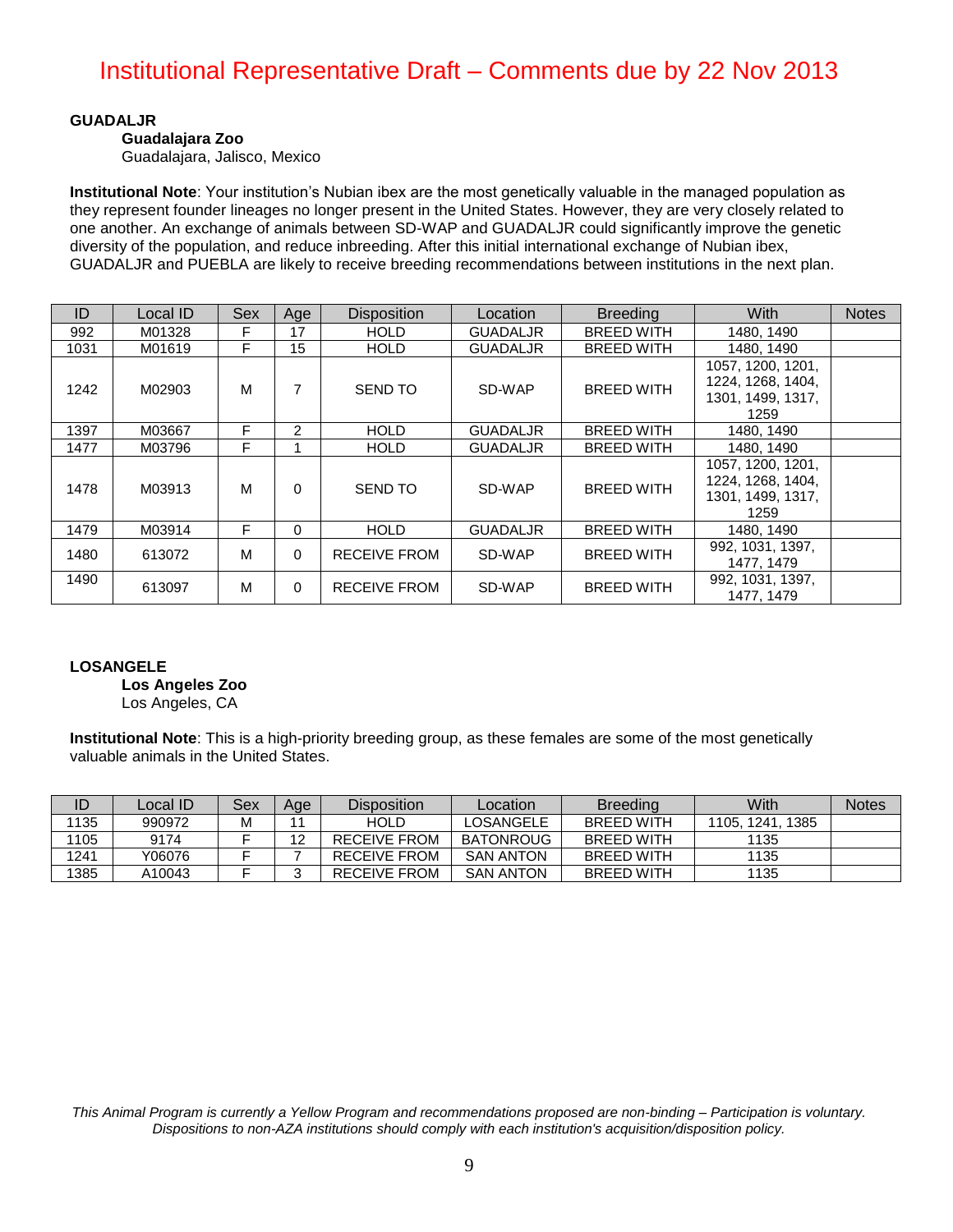**NY BRONX**

 **Bronx Zoo**

Bronx, NY

**Institutional Note**: Your institution's Nubian ibex are the most genetically valuable males in the United States. Please consider transferring 2 males for breeding recommendations. Placing these males in breeding situations could significantly increase the genetic diversity of the population. Please contact the Program Coordinator if you would prefer not to receive 2 replacement males.

| ID   | Local ID           | <b>Sex</b> | Age | <b>Disposition</b>  | Location         | <b>Breeding</b>   | With                                                                | <b>Notes</b> |
|------|--------------------|------------|-----|---------------------|------------------|-------------------|---------------------------------------------------------------------|--------------|
| 1236 | M08034             | м          |     | <b>HOLD</b>         | NY BRONX         | DO NOT BREED      |                                                                     | Excluded     |
| 1296 | M09048             | М          | 4   | <b>HOLD</b>         | NY BRONX         | DO NOT BREED      |                                                                     |              |
| 1308 | M09049             | M          | 4   | <b>SEND TO</b>      | SD-WAP           | <b>BREED WITH</b> | 1057, 1200, 1201,<br>1224, 1268, 1404,<br>1301, 1499, 1317,<br>1259 | See Notes    |
| 1321 | M09100             | М          | 4   | <b>HOLD</b>         | NY BRONX         | DO NOT BREED      |                                                                     |              |
| 1384 | M10088             | М          | 3   | <b>SEND TO</b>      | <b>SAN ANTON</b> | <b>BREED WITH</b> | 1131, 1149, 1237,<br>1387, 1394                                     | See Notes    |
| 1386 | M10089             | м          | 3   | <b>HOLD</b>         | NY BRONX         | DO NOT BREED      |                                                                     |              |
| 1388 | M10090             | м          | 3   | <b>HOLD</b>         | NY BRONX         | DO NOT BREED      |                                                                     |              |
| 1393 | M <sub>10113</sub> | М          | 3   | <b>HOLD</b>         | NY BRONX         | DO NOT BREED      |                                                                     |              |
| 1304 | 609069             | м          | 4   | RECEIVE FROM        | SD-WAP           | DO NOT BREED      |                                                                     |              |
| 1360 | 610069             | м          | 3   | <b>RECEIVE FROM</b> | SD-WAP           | DO NOT BREED      |                                                                     |              |

#### **PUEBLA**

 **Africam Safari**

Puebla, Mexico

**Institutional Note**: Females transferred from SD-WAP will receive breeding recommendations with a male from GUADALJR, if one becomes available, in the next plan.

| ID   | Local ID | Sex | Age | <b>Disposition</b>  | <b>Breeding</b><br>Location |              | With | <b>Notes</b> |
|------|----------|-----|-----|---------------------|-----------------------------|--------------|------|--------------|
| 1260 | 607081   |     |     | <b>RECEIVE FROM</b> | SD-WAP                      | DO NOT BREED |      |              |
| 1487 | 613089   |     |     | <b>RECEIVE FROM</b> | SD-WAP                      | DO NOT BREED |      |              |
| 1497 | 613138   |     |     | <b>RECEIVE FROM</b> | SD-WAP                      | DO NOT BREED |      |              |

#### **SAN ANTON**

 **San Antonio Zoo and Aquarium** San Antonio, TX

| ID   | Local ID | Sex | Age | <b>Disposition</b>  | Location         | <b>Breeding</b>   | With                            | <b>Notes</b> |
|------|----------|-----|-----|---------------------|------------------|-------------------|---------------------------------|--------------|
| 1131 | A02005   | F   | 11  | <b>HOLD</b>         | <b>SAN ANTON</b> | <b>BREED WITH</b> | 1384                            |              |
| 1149 | A03002   |     | 10  | <b>HOLD</b>         | <b>SAN ANTON</b> | <b>BREED WITH</b> | 1384                            |              |
| 1237 | A06078   | F   |     | <b>HOLD</b>         | <b>SAN ANTON</b> | <b>BREED WITH</b> | 1384                            |              |
| 1241 | Y06076   | Е   |     | <b>SEND TO</b>      | <b>LOSANGELE</b> | <b>BREED WITH</b> | 1135                            |              |
| 1385 | A10043   |     | 3   | <b>SEND TO</b>      | <b>LOSANGELE</b> | <b>BREED WITH</b> | 1135                            |              |
| 1387 | A10060   |     | 3   | <b>HOLD</b>         | <b>SAN ANTON</b> | <b>BREED WITH</b> | 1384                            |              |
| 1394 | Y10046   | F   | 3   | <b>HOLD</b>         | <b>SAN ANTON</b> | <b>BREED WITH</b> | 1384                            |              |
| 1384 | M10088   | м   | 3   | <b>RECEIVE FROM</b> | NY BRONX         | <b>BREED WITH</b> | 1131, 1149, 1237.<br>1387, 1394 |              |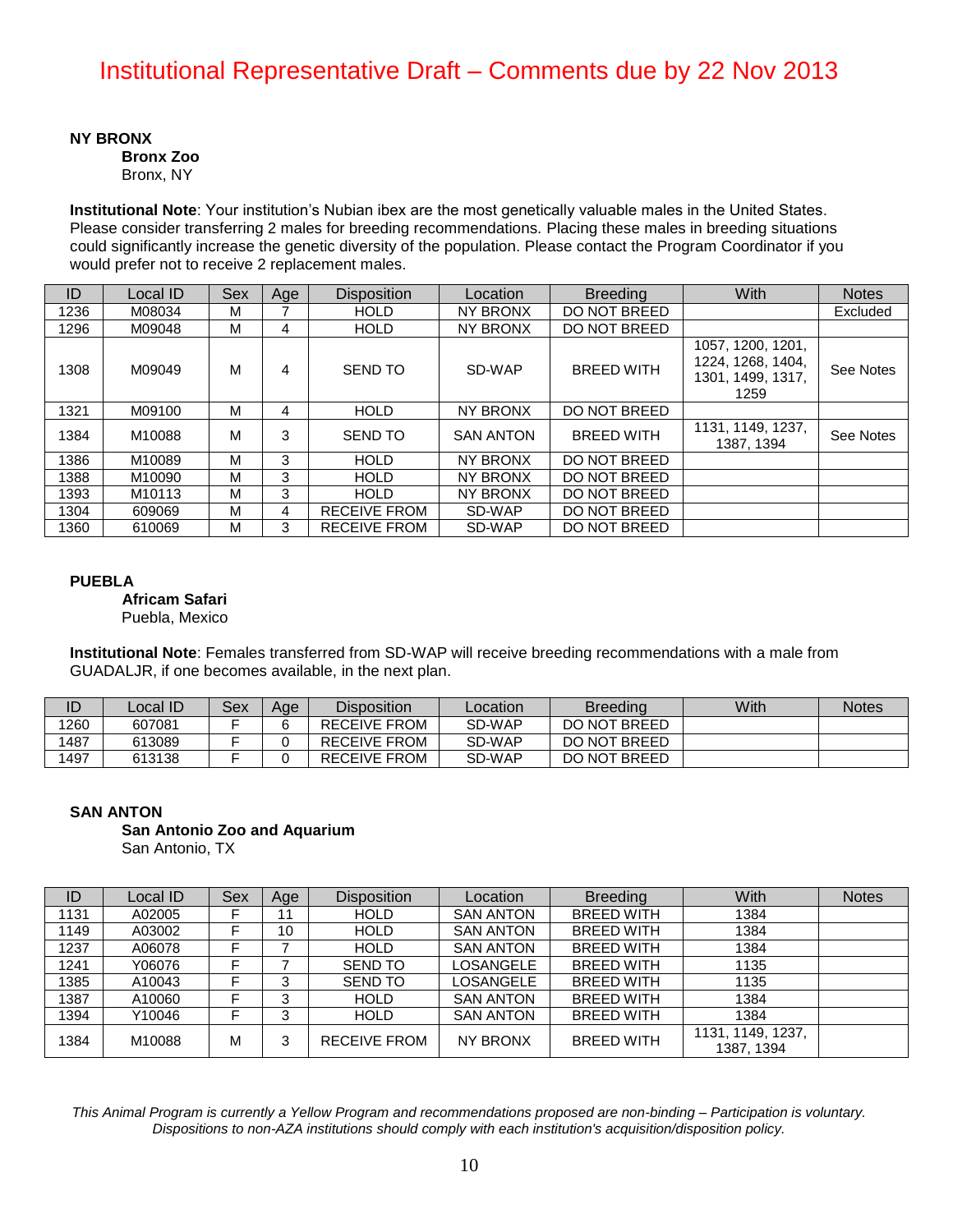#### **SD-WAP**

#### **San Diego Zoo Safari Park**

Escondido, CA

**Institutional Note**: Please consider an exchange of Nubian ibex between your institution and GUADALJR, as they

| ID   | Local ID | Sex | Age            | Disposition                   | Location         | <b>Breeding</b>   | With                                                                | <b>Notes</b>   |
|------|----------|-----|----------------|-------------------------------|------------------|-------------------|---------------------------------------------------------------------|----------------|
| 1057 | 699126   | F   | 14             | <b>HOLD</b>                   | SD-WAP           | <b>BREED WITH</b> | 1242, 1478, 1308                                                    |                |
| 1159 | 603113   | M   | 10             | SEE NOTES                     | SD-WAP           | DO NOT BREED      |                                                                     | Available      |
| 1200 | 605080   | F   | 8              | <b>HOLD</b>                   | SD-WAP           | <b>BREED WITH</b> | 1242, 1478, 1308                                                    |                |
| 1201 | 605081   | F   | 8              | <b>HOLD</b>                   | SD-WAP           | <b>BREED WITH</b> | 1242, 1478, 1308                                                    |                |
| 1224 | 606065   | F   | $\overline{7}$ | <b>HOLD</b>                   | SD-WAP           | <b>BREED WITH</b> | 1242, 1478, 1308                                                    |                |
| 1259 | 607079   | F   | 6              | <b>HOLD</b>                   | SD-WAP           | <b>BREED WITH</b> | 1242, 1478, 1308                                                    |                |
| 1260 | 607081   | F   | 6              | <b>SEND TO</b>                | <b>PUEBLA</b>    | DO NOT BREED      |                                                                     | Future breeder |
| 1268 | 608052   | F   | 5              | <b>HOLD</b>                   | SD-WAP           | <b>BREED WITH</b> | 1242, 1478, 1308                                                    |                |
| 1270 | 608058   | F   | $\overline{5}$ | <b>HOLD</b>                   | SD-WAP           | SEE NOTES         |                                                                     |                |
| 1301 | 609064   | F   | 4              | <b>HOLD</b>                   | SD-WAP           | <b>BREED WITH</b> | 1242, 1478, 1308                                                    |                |
| 1304 | 609069   | M   | $\overline{4}$ | <b>SEND TO</b>                | <b>NY BRONX</b>  | DO NOT BREED      |                                                                     |                |
| 1317 | 609082   | F   | 4              | <b>HOLD</b>                   | SD-WAP           | <b>BREED WITH</b> | 1242, 1478, 1308                                                    |                |
| 1360 | 610069   | M   | 3              | SEND TO                       | <b>NY BRONX</b>  | DO NOT BREED      |                                                                     |                |
| 1404 | 611091   | F   | $\overline{2}$ | <b>HOLD</b>                   | SD-WAP           | <b>BREED WITH</b> | 1242, 1478, 1308                                                    |                |
| 1410 | 611099   | F   | $\overline{c}$ | <b>HOLD</b>                   | SD-WAP           | SEE NOTES         |                                                                     |                |
| 1447 | 612089   | F   | 1              | <b>SEND TO</b>                | <b>BATONROUG</b> | DO NOT BREED      |                                                                     |                |
| 1462 | 612143   | F   | 1              | <b>SEND TO</b>                | <b>BATONROUG</b> | DO NOT BREED      |                                                                     |                |
| 1464 | 612149   | F   | 1              | <b>HOLD</b>                   | SD-WAP           | SEE NOTES         |                                                                     |                |
| 1480 | 613072   | м   | $\Omega$       | <b>SEND TO</b>                | <b>GUADALJR</b>  | <b>BREED WITH</b> | 992, 1031, 1397,                                                    |                |
|      |          |     |                |                               |                  |                   | 1477, 1479                                                          |                |
| 1481 | 613073   | M   | 0              | <b>HOLD</b>                   | SD-WAP           | DO NOT BREED      |                                                                     |                |
| 1482 | 613081   | м   | $\Omega$       | <b>HOLD</b>                   | SD-WAP           | DO NOT BREED      |                                                                     |                |
| 1487 | 613089   | F   | $\Omega$       | <b>SEND TO</b>                | <b>PUEBLA</b>    | DO NOT BREED      |                                                                     | Future breeder |
| 1488 | 613095   | M   | 0              | <b>HOLD</b>                   | SD-WAP           | DO NOT BREED      |                                                                     |                |
| 1489 | 613096   | M   | $\Omega$       | <b>HOLD</b>                   | SD-WAP           | DO NOT BREED      |                                                                     |                |
| 1490 | 613097   | м   | 0              | <b>SEND TO</b>                | <b>GUADALJR</b>  | <b>BREED WITH</b> | 992, 1031, 1397,<br>1477, 1479                                      |                |
| 1491 | 613098   | F   | 0              | <b>HOLD</b>                   | SD-WAP           | SEE NOTES         |                                                                     |                |
| 1492 | 613102   | M   | $\Omega$       | <b>HOLD</b>                   | SD-WAP           | DO NOT BREED      |                                                                     |                |
| 1493 | 613103   | M   | $\mathbf 0$    | <b>HOLD</b>                   | SD-WAP           | DO NOT BREED      |                                                                     |                |
| 1494 | 613104   | M   | 0              | <b>HOLD</b>                   | SD-WAP           | DO NOT BREED      |                                                                     |                |
| 1495 | 613125   | M   | $\Omega$       | <b>HOLD</b>                   | SD-WAP           | DO NOT BREED      |                                                                     |                |
| 1496 | 613126   | M   | $\mathbf 0$    | <b>HOLD</b>                   | SD-WAP           | DO NOT BREED      |                                                                     |                |
| 1497 | 613138   | F   | 0              | <b>SEND TO</b>                | <b>PUEBLA</b>    | DO NOT BREED      |                                                                     | Future breeder |
| 1499 | 613212   | F   | $\mathbf 0$    | <b>HOLD</b>                   | SD-WAP           | <b>BREED WITH</b> | 1242, 1478, 1308                                                    |                |
| 1500 | 613219   | M   | $\Omega$       | <b>HOLD</b>                   | SD-WAP           | DO NOT BREED      |                                                                     |                |
| 1242 | M02903   | м   | $\overline{7}$ | <b>RECEIVE</b><br><b>FROM</b> | <b>GUADALJR</b>  | <b>BREED WITH</b> | 1057, 1200, 1201,<br>1224, 1268, 1404,<br>1301, 1499, 1317,<br>1259 |                |
| 1478 | M03913   | M   | $\mathbf 0$    | <b>RECEIVE</b><br><b>FROM</b> | <b>GUADALJR</b>  | <b>BREED WITH</b> | 1057, 1200, 1201,<br>1224, 1268, 1404,<br>1301, 1499, 1317,<br>1259 |                |
| 1308 | M09049   | М   | 4              | SEND TO                       | SD-WAP           | <b>BREED WITH</b> | 1057, 1200, 1201,<br>1224, 1268, 1404,<br>1301, 1499, 1317,<br>1259 |                |

have the most genetically valuable males in the managed population. Your institution is recommended to receive a genetically valuable breeding male from NY BRONX in the interim. Females listed with no breeding recommendation may be bred with males 1242, 1478, and 1308 to meet institutional needs.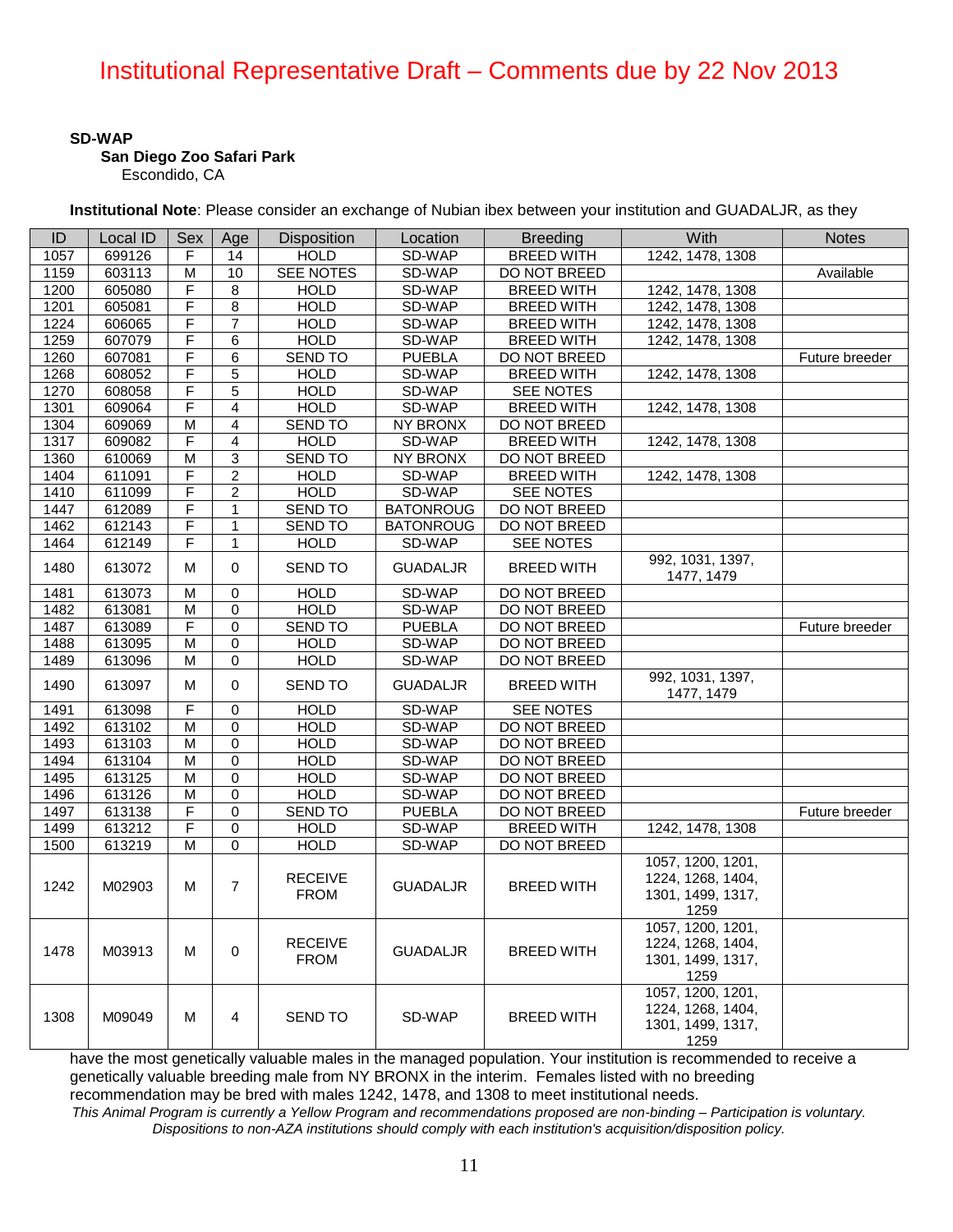### **Appendix A** Analytical Assumptions

#### **Assumptions to resolve unknown pedigree for living animals.**

| SB#              | <b>Sire</b> | <b>New Sire</b> | Dam        | <b>New</b><br>Dam  | <b>Notes</b>                                                                                                                                                                                                                                                                                                                                                               |
|------------------|-------------|-----------------|------------|--------------------|----------------------------------------------------------------------------------------------------------------------------------------------------------------------------------------------------------------------------------------------------------------------------------------------------------------------------------------------------------------------------|
| 15               | MULT14      | 42              | MULT15     | 44                 | These potential sires and dams all trace back to the early CLEVELAND<br>imports, 42 and 44.                                                                                                                                                                                                                                                                                |
| 19               | <b>UNK</b>  | WILD7           | <b>UNK</b> | WILD8              | This animals was imported from HAI BAR to OKLAHOMA in 1964, assume<br>unrelated to the rest of the population.                                                                                                                                                                                                                                                             |
| 31               | <b>UNK</b>  | WILD9           | <b>UNK</b> | WILD10             | This animal was transferred from BERLIN TP to OKLAHOMA in 1969,<br>assume unrelated to the rest of the population.                                                                                                                                                                                                                                                         |
| 130              | <b>UNK</b>  | WILD11          | <b>UNK</b> | WILD12             |                                                                                                                                                                                                                                                                                                                                                                            |
| 131              | <b>UNK</b>  | WILD11          | <b>UNK</b> | WILD <sub>13</sub> |                                                                                                                                                                                                                                                                                                                                                                            |
| 132              | <b>UNK</b>  | WILD11          | <b>UNK</b> | WILD14             | Individuals 130-135 were imported to LOSANGELE from HAI BAR in 1976.                                                                                                                                                                                                                                                                                                       |
| 133              | <b>UNK</b>  | WILD11          | <b>UNK</b> | WILD15             | Assume half-sibs and unrelated to the rest of the population.                                                                                                                                                                                                                                                                                                              |
| 134              | <b>UNK</b>  | WILD11          | <b>UNK</b> | WILD16             |                                                                                                                                                                                                                                                                                                                                                                            |
| 135              | <b>UNK</b>  | WILD11          | <b>UNK</b> | WILD17             |                                                                                                                                                                                                                                                                                                                                                                            |
| 240              | <b>UNK</b>  | WILD1           | <b>UNK</b> | WILD18             |                                                                                                                                                                                                                                                                                                                                                                            |
| $\overline{242}$ | <b>UNK</b>  | WILD1           | <b>UNK</b> | WILD <sub>2</sub>  | Assume 240, 244, 243 and 242 are all half sibs from HAI BAR and                                                                                                                                                                                                                                                                                                            |
| $\overline{243}$ | <b>UNK</b>  | WILD1           | <b>UNK</b> | WILD3              | unrelated to the rest of the population.                                                                                                                                                                                                                                                                                                                                   |
| 244              | <b>UNK</b>  | WILD1           | <b>UNK</b> | WILD4              |                                                                                                                                                                                                                                                                                                                                                                            |
| 529              | <b>UNK</b>  | MULT999         | <b>UNK</b> | MULT998            | Phoenix did not keep Nubian ibex records prior to 1989. Their animals<br>could be related to those from institutions breeding in the early and mid-<br>1980's (SANDIEGOZ, OKLAHOMA, LOSANGELE). Sire and dam MULTs<br>were created to represent all of these lineages that descend from HAI BAR<br>and BERLIN TP transfers into N. America during the 1950's through 1981. |
| 593              | <b>UNK</b>  | MULT999         | <b>UNK</b> | MULT998            | The parents of this individual at GUADALAJR are related to unknown<br>PHOENIX animals from the 1980's.                                                                                                                                                                                                                                                                     |
| 665              | <b>UNK</b>  | MULT999         | <b>UNK</b> | MULT998            | Phoenix did not keep Nubian ibex records prior to 1989. Their animals                                                                                                                                                                                                                                                                                                      |
| 666              | <b>UNK</b>  | MULT999         | <b>UNK</b> | MULT998            | could be related to those from institutions breeding in the early and mid-                                                                                                                                                                                                                                                                                                 |
| 671              | <b>UNK</b>  | MULT999         | <b>UNK</b> | MULT998            | 1980's (SANDIEGOZ, OKLAHOMA, LOSANGELE). Sire and dam MULTs                                                                                                                                                                                                                                                                                                                |
| 672              | <b>UNK</b>  | MULT999         | <b>UNK</b> | MULT998            | were created to represent all of these lineages that descend from HAI BAR<br>and BERLIN TP transfers into N. America during the 1950's through 1981.                                                                                                                                                                                                                       |
| 984              | <b>UNK</b>  | 242             | <b>UNK</b> | MULT996            | HOLIDAY received animals from SANDIEGOZ and SD-WAP. Assume                                                                                                                                                                                                                                                                                                                 |
| 986              | <b>UNK</b>  | 242             | <b>UNK</b> | MULT996            | related to their lineages.                                                                                                                                                                                                                                                                                                                                                 |
| 987              | <b>UNK</b>  | 242             | <b>UNK</b> | MULT996            |                                                                                                                                                                                                                                                                                                                                                                            |
| 42               | <b>UNK</b>  | WILD5           | <b>UNK</b> | WILD6              | Individuals 42 and 44 were transferred to CLEVELAND from L RUHE in                                                                                                                                                                                                                                                                                                         |
| 44               | <b>UNK</b>  | WILD19          | <b>UNK</b> | WILD20             | 1955, making them the first imports to N. America since the 1930's.<br>Assume unrelated to earlier 1920's and 1930's imports.                                                                                                                                                                                                                                              |
| 992              | MULT109     | MULT999         | 520        |                    | Related to unknown PHOENIX animals from the 1980's.                                                                                                                                                                                                                                                                                                                        |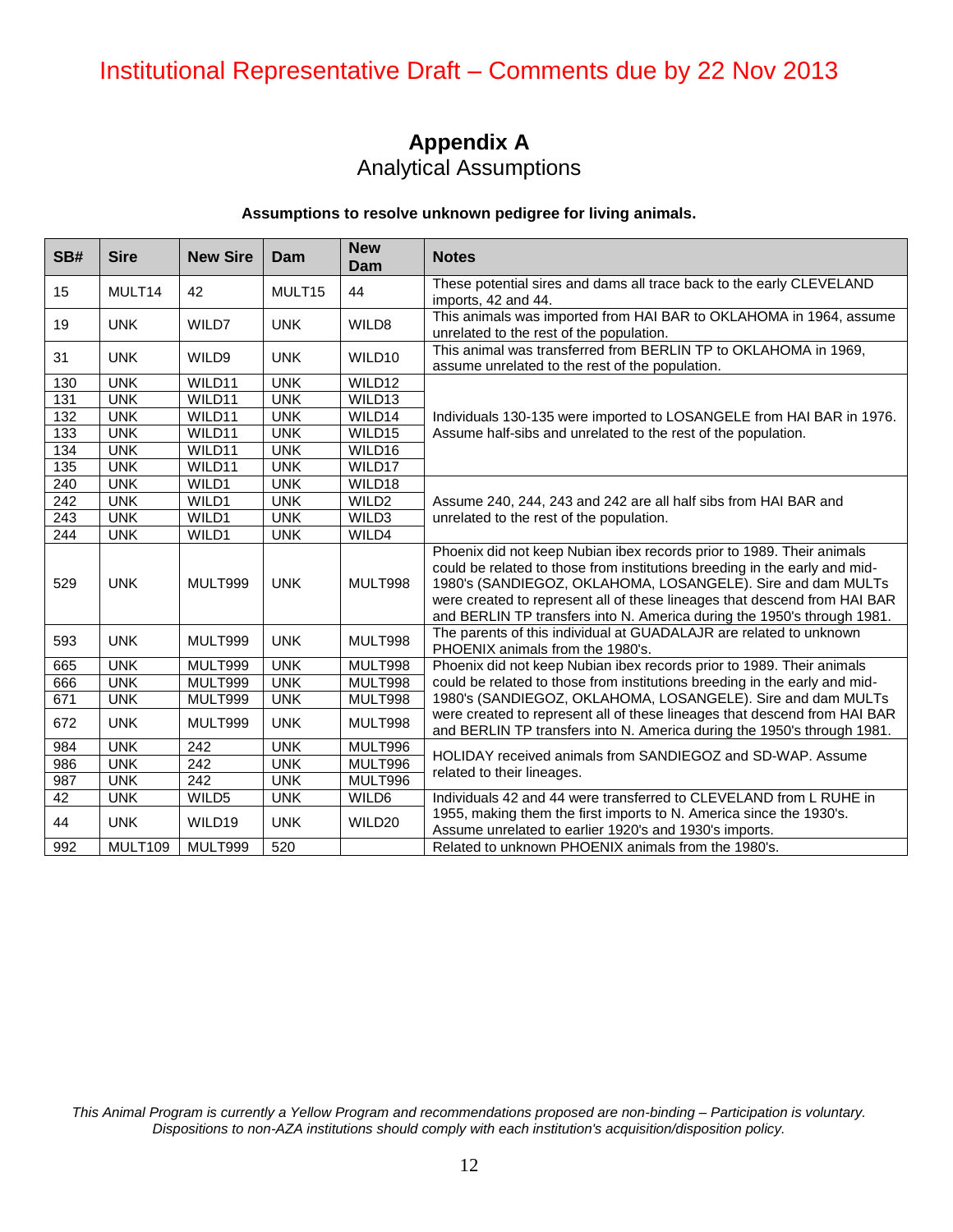### **Appendix B**

Summary of Data Exports

#### **Report compiled under PopLink V. 2.4 and Population Management x, V. 1.2.**

PMx Project: Nubian\_ibex\_2013 Report compiled under Population Management x, version 1.2 10/1/2013 Comments: for 2013 breeding and transfer plan

#### **Studbook information:**

Data compiled by: Alison Mott Data current thru: 6/1/2013 Scope of data: North America

#### **Demographic data from:**

Demographic data from: C:\Documents and Settings\asputnam\My Documents\PMx\PMx\_Projects\ Nubian\_ibex 2013\PMx Export\ Nubian\_ibex \_2013.csv Demographic filter conditions: Locations = N.AMERICA, MEXICO, During  $1/1/1960 - 10/1/2013$ , Status = Living

Birth flow was set to 'Pulse' because of a statistically significant (*P* < 0.05) non-random distribution of births across months using a Chi-squared test.

#### **Genetic data from:**

C:\Documents and Settings\asputnam\My Documents\PMx\PMx\_Projects\ Nubian\_ibex \_2013\PMx Export\ Nubian\_ibex \_2013.ped **Genetic filter conditions:**  Locations = N.AMERICA, MEXICO, During  $1/1/1960 - 10/1/2013$ , Status = Living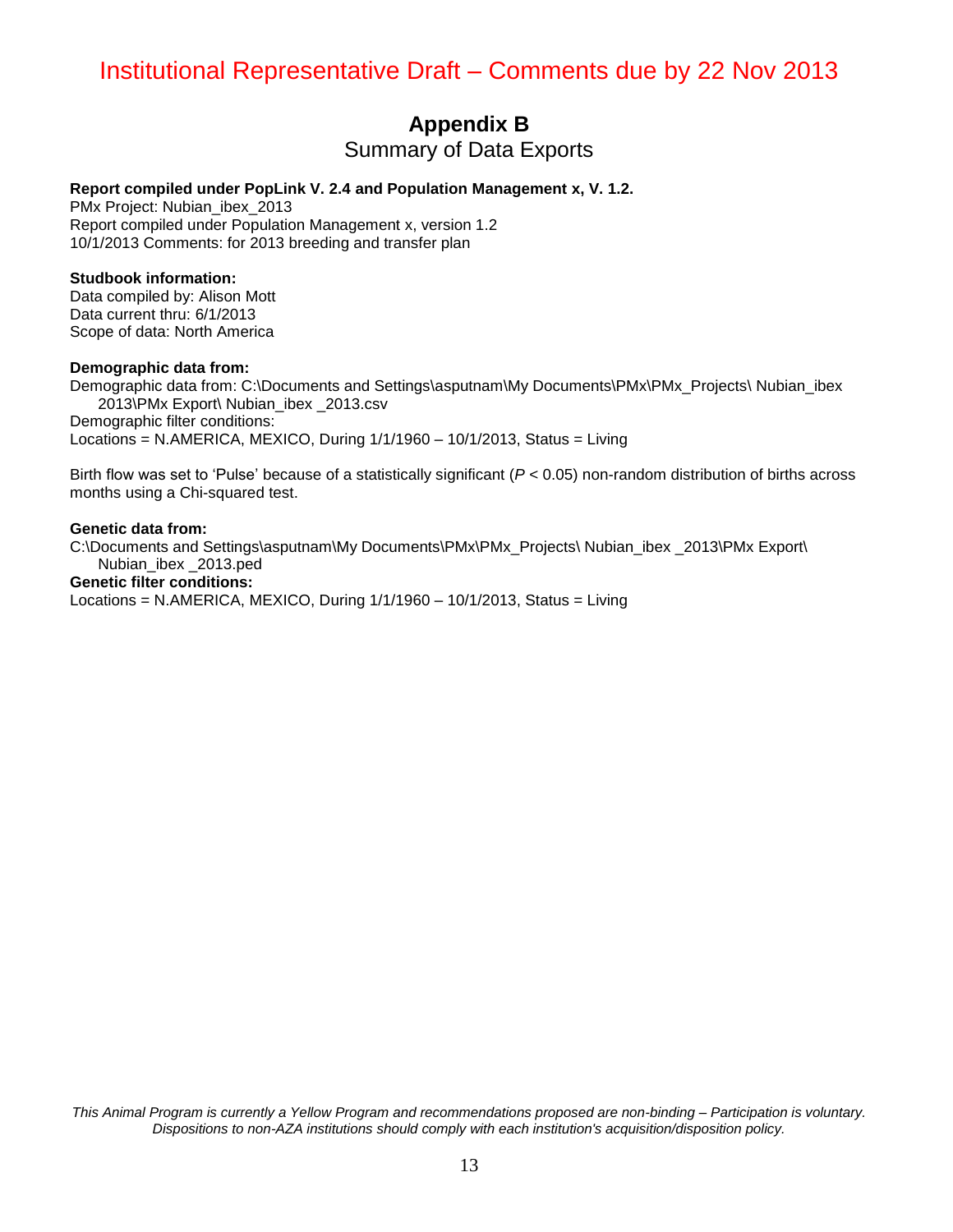| <b>Life Tables</b><br><b>MALES</b>                                                           |      |      |      |       |      |      |       |       |  |  |  |
|----------------------------------------------------------------------------------------------|------|------|------|-------|------|------|-------|-------|--|--|--|
| <b>Risk</b><br><b>Risk</b><br>Vx<br>Ex<br>Qx<br><b>Px</b><br>Ιx<br>Mx<br>Age<br>(Qx)<br>(Mx) |      |      |      |       |      |      |       |       |  |  |  |
| $\Omega$                                                                                     | 0.34 | 0.66 | 1.00 | 0.004 | 1.20 | 6.87 | 422.7 | 422.7 |  |  |  |
| 1                                                                                            | 0.11 | 0.89 | 0.66 | 0.119 | 1.95 | 7.78 | 224.6 | 224.6 |  |  |  |
| $\overline{c}$                                                                               | 0.07 | 0.93 | 0.59 | 0.297 | 2.48 | 7.44 | 150.5 | 150.5 |  |  |  |
| 3                                                                                            | 0.07 | 0.93 | 0.55 | 0.450 | 2.87 | 6.91 | 123.8 | 123.8 |  |  |  |
| $\overline{4}$                                                                               | 0.10 | 0.90 | 0.51 | 0.775 | 3.26 | 6.46 | 103.2 | 103.2 |  |  |  |
| 5                                                                                            | 0.10 | 0.90 | 0.46 | 0.708 | 3.40 | 6.07 | 87.6  | 87.6  |  |  |  |
| 6                                                                                            | 0.11 | 0.89 | 0.42 | 1.237 | 3.70 | 5.67 | 75.2  | 75.2  |  |  |  |
| $\overline{7}$                                                                               | 0.18 | 0.82 | 0.37 | 1.218 | 3.54 | 5.46 | 62.2  | 62.2  |  |  |  |
| 8                                                                                            | 0.02 | 0.98 | 0.30 | 0.999 | 3.19 | 5.00 | 52.2  | 52.2  |  |  |  |
| 9                                                                                            | 0.18 | 0.82 | 0.30 | 1.588 | 2.99 | 4.43 | 46.4  | 46.4  |  |  |  |
| 10                                                                                           | 0.18 | 0.82 | 0.24 | 1.209 | 2.11 | 4.18 | 36.5  | 36.5  |  |  |  |
| 11                                                                                           | 0.20 | 0.80 | 0.20 | 0.600 | 1.36 | 3.92 | 26.5  | 26.5  |  |  |  |
| 12                                                                                           | 0.28 | 0.72 | 0.16 | 0.213 | 1.22 | 3.81 | 19.0  | 19.0  |  |  |  |
| 13                                                                                           | 0.07 | 0.93 | 0.12 | 0.754 | 1.53 | 3.47 | 14.4  | 14.4  |  |  |  |
| 14                                                                                           | 0.23 | 0.77 | 0.11 | 0.690 | 1.12 | 2.89 | 12.0  | 12.0  |  |  |  |
| 15                                                                                           | 0.20 | 0.80 | 0.08 | 0.435 | 0.67 | 2.42 | 9.6   | 9.6   |  |  |  |
| 16                                                                                           | 0.50 | 0.50 | 0.07 | 0.437 | 0.44 | 2.13 | 6.0   | 6.0   |  |  |  |
| 17                                                                                           | 0.00 | 1.00 | 0.03 | 0.000 | 0.00 | 1.70 | 4.0   | 4.0   |  |  |  |
| 18                                                                                           | 0.80 | 0.20 | 0.03 | 0.000 | 0.00 | 1.16 | 3.3   | 3.3   |  |  |  |
| 19                                                                                           | 1.00 | 0.00 | 0.01 | 0.000 | 0.00 | 1.00 | 0.1   | 0.1   |  |  |  |

# **Appendix C**

 $Qx$  = mortality; Px = survival;  $lx$  = cumulative survivorship; Mx = fecundity; Vx = reproductive value; Ex = life expectancy At Risk (Qx and Mx) = number of animals corresponding values are estimated from  $r = 21$ ; lambda = 1.230;  $T = 5.1$ 

| <b>FEMALES</b>          |      |           |           |           |       |      |           |                     |  |  |
|-------------------------|------|-----------|-----------|-----------|-------|------|-----------|---------------------|--|--|
| Age                     | Qx   | <b>Px</b> | <b>Ix</b> | <b>Mx</b> | Vx    | Ex   | Risk (Qx) | <b>Risk</b><br>(Mx) |  |  |
| $\mathbf 0$             | 0.32 | 0.68      | 1.00      | 0.007     | 1.19  | 7.62 | 462.3     | 462.3               |  |  |
| 1                       | 0.10 | 0.90      | 0.68      | 0.252     | 1.76  | 8.57 | 298.6     | 298.6               |  |  |
| $\overline{2}$          | 0.08 | 0.92      | 0.62      | 0.415     | 1.92  | 8.32 | 230.7     | 230.7               |  |  |
| $\overline{\mathbf{3}}$ | 0.08 | 0.92      | 0.57      | 0.481     | 1.88  | 7.95 | 194.4     | 194.4               |  |  |
| 4                       | 0.08 | 0.92      | 0.52      | 0.461     | 1.75  | 7.54 | 165.6     | 165.6               |  |  |
| $\overline{5}$          | 0.09 | 0.91      | 0.48      | 0.432     | 1.62  | 7.11 | 145.0     | 145.0               |  |  |
| $\overline{6}$          | 0.12 | 0.88      | 0.44      | 0.435     | 1.53  | 6.81 | 119.8     | 119.8               |  |  |
| $\overline{7}$          | 0.08 | 0.92      | 0.39      | 0.419     | 1.40  | 6.44 | 102.7     | 102.7               |  |  |
| 8                       | 0.05 | 0.95      | 0.36      | 0.335     | 1.21  | 5.82 | 90.9      | 90.9                |  |  |
| 9                       | 0.12 | 0.88      | 0.34      | 0.425     | 1.10  | 5.26 | 79.8      | 79.8                |  |  |
| 10                      | 0.16 | 0.84      | 0.30      | 0.204     | 0.90  | 4.93 | 67.6      | 67.6                |  |  |
| 11                      | 0.12 | 0.88      | 0.25      | 0.198     | 0.93  | 4.58 | 53.8      | 53.8                |  |  |
| 12                      | 0.10 | 0.90      | 0.22      | 0.216     | 0.95  | 4.04 | 43.3      | 43.3                |  |  |
| 13                      | 0.19 | 0.81      | 0.20      | 0.440     | 0.99  | 3.55 | 35.4      | 35.4                |  |  |
| 14                      | 0.13 | 0.87      | 0.16      | 0.142     | 0.76  | 3.05 | 28.9      | 28.9                |  |  |
| 15                      | 0.36 | 0.64      | 0.14      | 0.173     | 0.94  | 2.68 | 22.6      | 22.6                |  |  |
| 16                      | 0.44 | 0.56      | 0.09      | 0.066     | 1.45  | 2.75 | 14.1      | 14.1                |  |  |
| 17                      | 0.16 | 0.84      | 0.05      | 0.197     | 2.40  | 2.64 | 7.9       | 7.9                 |  |  |
| 18                      | 0.28 | 0.72      | 0.04      | 0.176     | 3.24  | 2.09 | 6.3       | 6.3                 |  |  |
| 19                      | 0.62 | 0.38      | 0.03      | 0.394     | 6.11  | 1.88 | 3.5       | 3.5                 |  |  |
| 20                      | 0.44 | 0.56      | 0.01      | 0.514     | 15.51 | 2.07 | 1.6       | 1.6                 |  |  |
| 21                      | 0.00 | 1.00      | 0.01      | 1.029     | 24.20 | 1.50 | 1.0       | 1.0                 |  |  |
| 22                      | 1.00 | 0.00      | 0.01      | 53.451    | 53.45 | 1.00 | 0.7       | 0.7                 |  |  |

 $Qx$  = mortality; Px = survival;  $lx$  = cumulative survivorship;  $Mx$  = fecundity;  $Vx$  = reproductive value;  $Ex$  = life expectancy At Risk (Qx and Mx) = number of animals corresponding values are estimated from  $r = 0.143$ ; lambda = 1.154; T = 4.3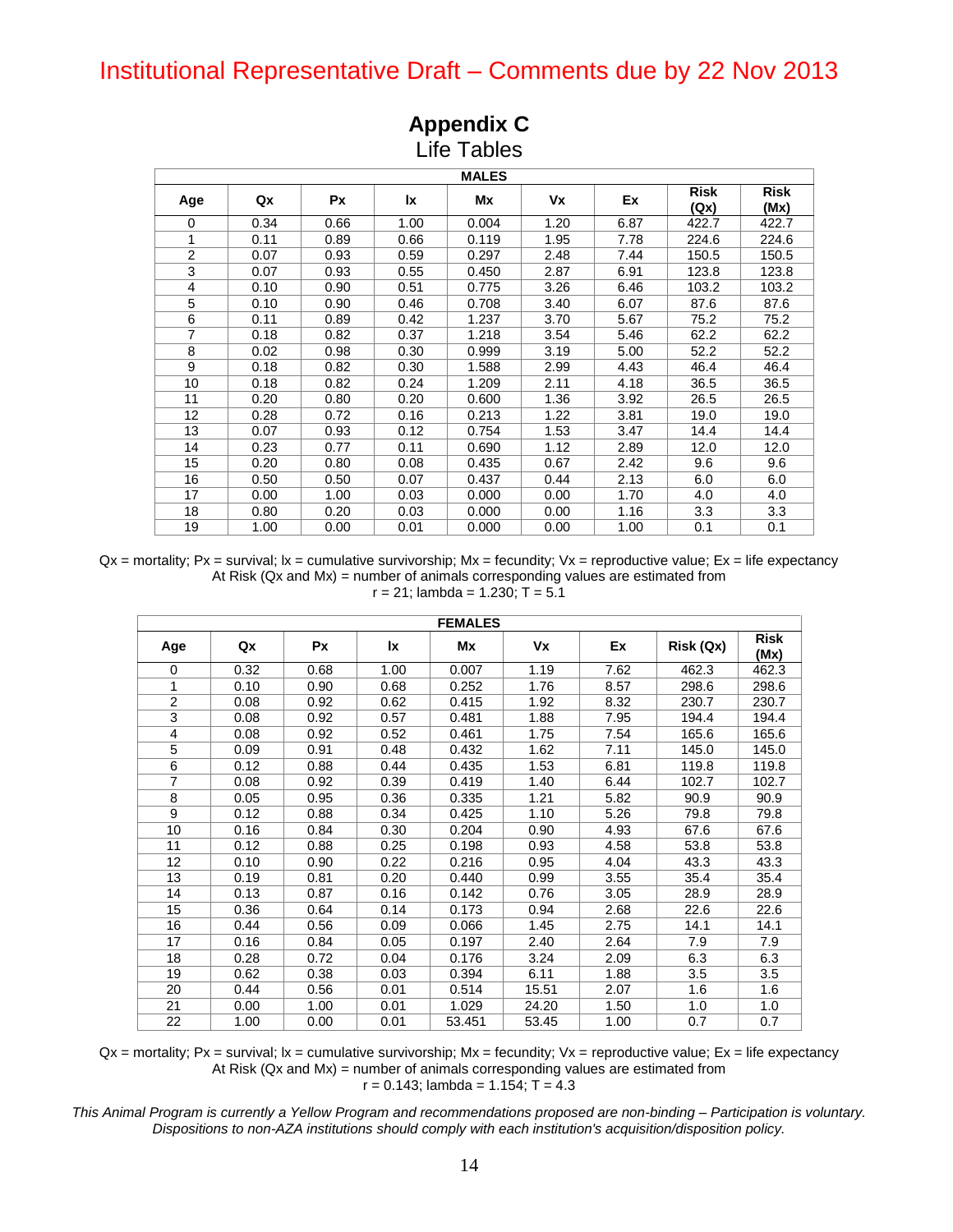| <b>Studbook ID</b> | <b>Sex</b> | Age            | <b>Location</b>  | <b>Reason for Exclusion</b> |
|--------------------|------------|----------------|------------------|-----------------------------|
| 1106               | М          | 12             | <b>BATONROUG</b> | Neutered                    |
| 1107               | Μ          | 12             | <b>BATONROUG</b> | Neutered                    |
| 1236               | Μ          | 7              | <b>NY BRONX</b>  | Neutered                    |
| 1332               | F          | 9              | <b>DALLAS</b>    | Unknown pedigree            |
| 1333               | F          | 9              | <b>DALLAS</b>    | Unknown pedigree            |
| 1334               | Μ          | 9              | <b>DALLAS</b>    | Unknown pedigree            |
| 1335               | М          | 9              | <b>DALLAS</b>    | Unknown pedigree            |
| 1336               | F          | 8              | <b>DALLAS</b>    | Unknown pedigree            |
| 1338               | F          | 5              | <b>DALLAS</b>    | Unknown pedigree            |
| 1339               | F          | 5              | <b>DALLAS</b>    | Unknown pedigree            |
| 1398               | F          | $\overline{2}$ | <b>DALLAS</b>    | Unknown pedigree            |
| 1399               | F          | $\overline{2}$ | <b>DALLAS</b>    | Unknown pedigree            |
| 1425               | M          | $\overline{2}$ | <b>FORTWORTH</b> | Unknown pedigree            |
| 1426               | Μ          | $\overline{2}$ | <b>FORTWORTH</b> | Unknown pedigree            |
| 1427               | М          | $\overline{2}$ | <b>DALLAS</b>    | Unknown pedigree            |
| 1428               | м          | $\overline{2}$ | <b>DALLAS</b>    | Unknown pedigree            |
| 1429               | F          | $\overline{2}$ | <b>DALLAS</b>    | Unknown pedigree            |

### **Appendix D** Individuals Excluded from Genetic Analyses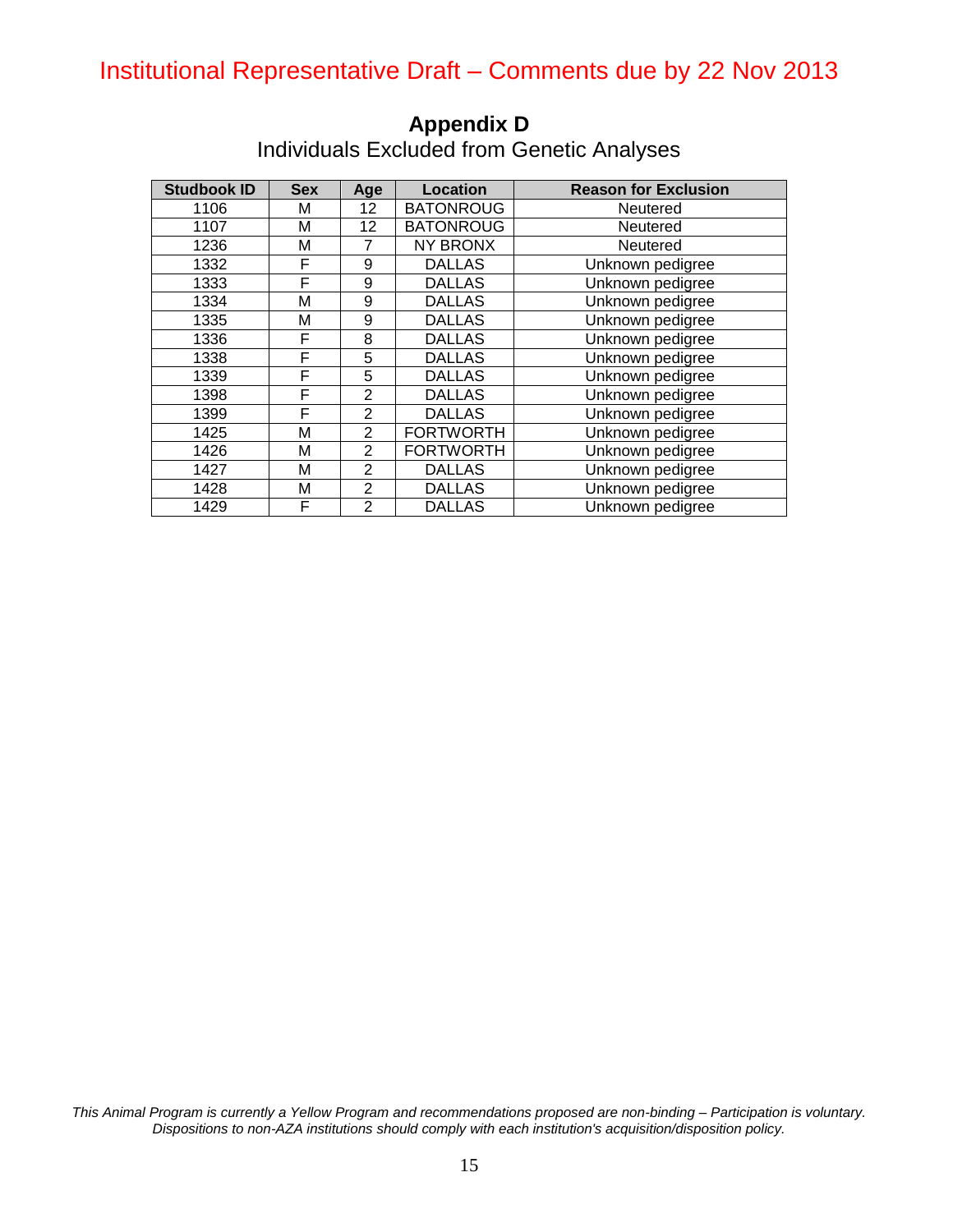### **Appendix E** Ordered Mean Kinships

Note: This list is current to June 1st, 2013. Values are subject to change with any birth, death, import, export, inclusion, or exclusion. **Average Population MK = 0.2970.**

|      |        | <b>MALES</b> |                |                  |      | <b>FEMALES</b> |         |                         |                  |  |
|------|--------|--------------|----------------|------------------|------|----------------|---------|-------------------------|------------------|--|
| SB#  | ΜK     | % Known      | Age            | Location         | SB#  | ΜK             | % Known | Age                     | Location         |  |
| 1478 | 0.1095 | 100          | $\mathbf 0$    | <b>GUADALJR</b>  | 1031 | 0.0915         | 100     | 15                      | <b>GUADALJR</b>  |  |
| 1242 | 0.1103 | 100          | 7              | <b>GUADALJR</b>  | 992  | 0.1017         | 100     | 17                      | <b>GUADALJR</b>  |  |
| 1308 | 0.2709 | 100          | 4              | <b>NY BRONX</b>  | 1477 | 0.1045         | 100     | 1                       | <b>GUADALJR</b>  |  |
| 1384 | 0.2756 | 100          | 3              | <b>NY BRONX</b>  | 1397 | 0.1095         | 100     | $\overline{c}$          | <b>GUADALJR</b>  |  |
| 1386 | 0.2796 | 100          | 3              | <b>NY BRONX</b>  | 1479 | 0.1095         | 100     | 0                       | <b>GUADALJR</b>  |  |
| 1296 | 0.2796 | 100          | $\overline{4}$ | <b>NY BRONX</b>  | 1105 | 0.1794         | 100     | 12                      | <b>BATONROUG</b> |  |
| 1393 | 0.2796 | 100          | 3              | <b>NY BRONX</b>  | 1149 | 0.2025         | 100     | 10                      | <b>SAN ANTON</b> |  |
| 1388 | 0.2814 | 100          | 3              | <b>NY BRONX</b>  | 1131 | 0.2105         | 100     | 11                      | <b>SAN ANTON</b> |  |
| 1321 | 0.2814 | 100          | 4              | <b>NY BRONX</b>  | 1237 | 0.2111         | 100     | $\overline{7}$          | <b>SAN ANTON</b> |  |
| 1135 | 0.297  | 100          | 11             | <b>LOSANGELE</b> | 1241 | 0.2151         | 100     | $\overline{7}$          | <b>SAN ANTON</b> |  |
| 1492 | 0.3466 | 100          | $\mathbf 0$    | SD-WAP           | 1385 | 0.2756         | 100     | 3                       | <b>SAN ANTON</b> |  |
| 1480 | 0.3473 | 100          | 0              | SD-WAP           | 1387 | 0.2796         | 100     | $\sqrt{3}$              | <b>SAN ANTON</b> |  |
| 1481 | 0.3473 | 100          | 0              | SD-WAP           | 1394 | 0.2796         | 100     | 3                       | <b>SAN ANTON</b> |  |
| 1495 | 0.3489 | 100          | 0              | SD-WAP           | 1057 | 0.2983         | 100     | 14                      | SD-WAP           |  |
| 1496 | 0.3489 | 100          | $\pmb{0}$      | SD-WAP           | 1200 | 0.2983         | 100     | $\bf8$                  | SD-WAP           |  |
| 1304 | 0.3638 | 100          | 4              | SD-WAP           | 1201 | 0.2998         | 100     | 8                       | SD-WAP           |  |
| 1482 | 0.3695 | 100          | 0              | SD-WAP           | 1224 | 0.303          | 100     | 7                       | SD-WAP           |  |
| 1490 | 0.3723 | 100          | 0              | SD-WAP           | 1268 | 0.3245         | 100     | 5                       | SD-WAP           |  |
| 1360 | 0.3725 | 100          | 3              | SD-WAP           | 1404 | 0.3388         | 100     | $\overline{\mathbf{c}}$ | SD-WAP           |  |
| 1493 | 0.3725 | 100          | 0              | SD-WAP           | 1301 | 0.3438         | 100     | 4                       | SD-WAP           |  |
| 1494 | 0.3725 | 100          | 0              | SD-WAP           | 1499 | 0.3465         | 100     | 0                       | SD-WAP           |  |
| 1488 | 0.3811 | 100          | 0              | SD-WAP           | 1317 | 0.3494         | 100     | 4                       | SD-WAP           |  |
| 1489 | 0.3811 | 100          | 0              | SD-WAP           | 1259 | 0.3498         | 100     | 6                       | SD-WAP           |  |
| 1500 | 0.3871 | 100          | $\mathbf 0$    | SD-WAP           | 1410 | 0.3598         | 100     | $\boldsymbol{2}$        | SD-WAP           |  |
| 1159 | 0.3891 | 100          | 10             | SD-WAP           | 1487 | 0.3598         | 100     | $\pmb{0}$               | SD-WAP           |  |
|      |        |              |                |                  | 1260 | 0.3653         | 100     | $\,6$                   | SD-WAP           |  |
|      |        |              |                |                  | 1497 | 0.367          | 100     | $\pmb{0}$               | SD-WAP           |  |
|      |        |              |                |                  | 1270 | 0.3676         | 100     | 5                       | SD-WAP           |  |
|      |        |              |                |                  | 1491 | 0.3723         | 100     | $\mathbf 0$             | SD-WAP           |  |
|      |        |              |                |                  | 1464 | 0.3799         | 100     | 1                       | SD-WAP           |  |
|      |        |              |                |                  | 1447 | 0.3801         | 100     | 1                       | SD-WAP           |  |

*This Animal Program is currently a Yellow Program and recommendations proposed are non-binding – Participation is voluntary. Dispositions to non-AZA institutions should comply with each institution's acquisition/disposition policy.*

0.3869 100 1 SD-WAP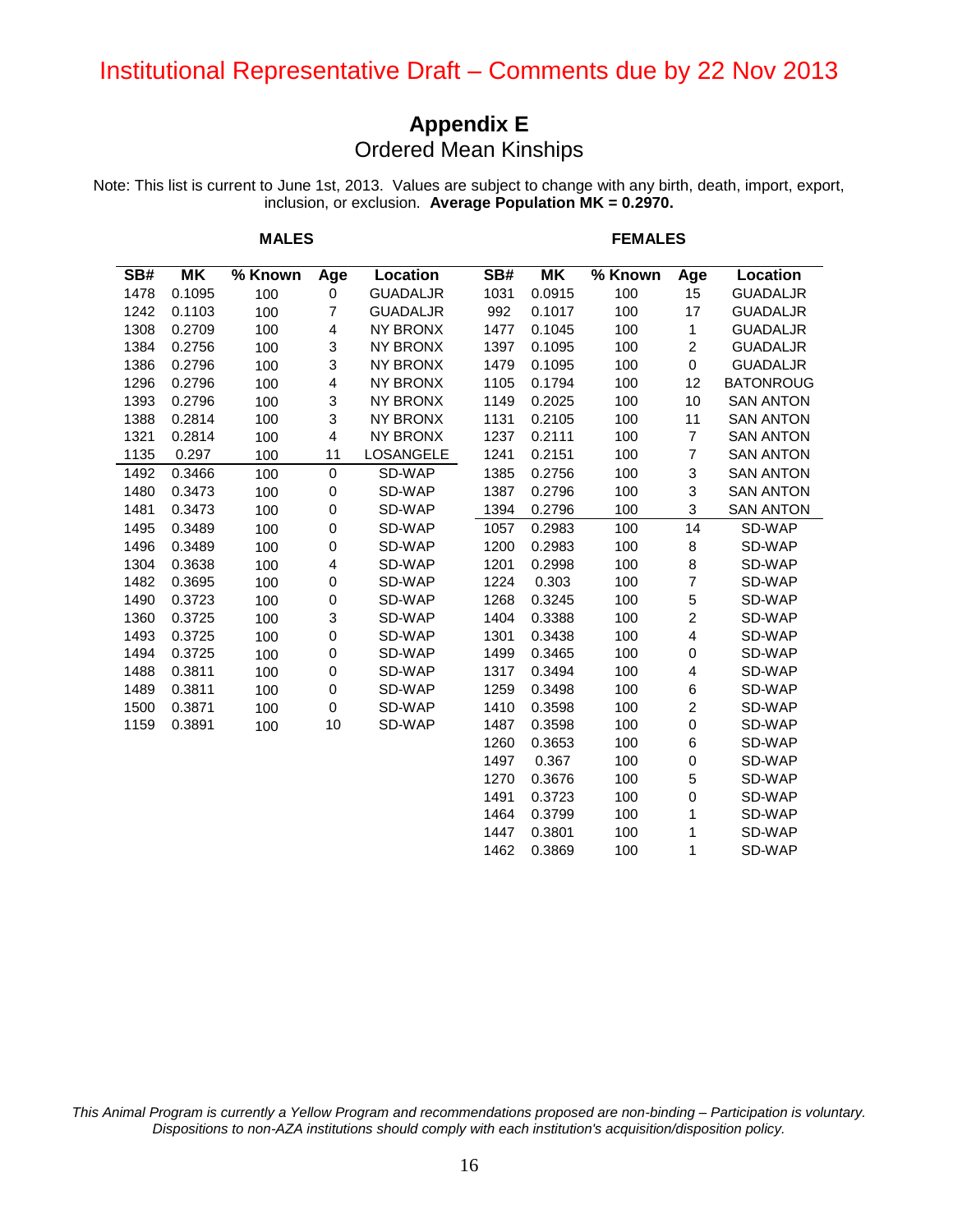### **Appendix F Definitions**

#### **Management Terms**

Green Species Survival Plan<sup>®</sup> (Green SSP) Program– A Green SSP Program has a population size of 50 or more animals and is projected to retain 90% gene diversity for a minimum of 100 years or 10 generations. Green SSP Programs are subject to AZA's Full Participation and Non–Member Participation Policies.

**Yellow Species Survival Plan<sup>®</sup> (Yellow SSP) Program –** A Yellow SSP Program has a population size of 50 or more animals but cannot retain 90% gene diversity for 100 years or 10 generations. Yellow SSP participation by AZA institutions is voluntary.

**Red Program –** A Red Program has a population size of fewer than 50 animals. If the Taxon Advisory Group (TAG) recommends this species in their Regional Collection Plan (RCP), a Red Program will have an official AZA Regional Studbook but will not be required to produce a formal Breeding and Transfer Plan on a regular basis. Red Program participation by AZA institutions is voluntary.

**Full Participation** – AZA policy stating that all AZA accredited institutions and certified related facilities having a Green SSP animal in their collection are required to participate in the collaborative SSP planning process (e.g., provide relevant animal data to the AZA Studbook Keeper, assign an Institutional Representative who will communicate institutional wants and needs to the SSP Coordinator and comment on the draft plan during the 30-day review period, and abide by the recommendations agreed upon in the final plan).

All AZA member institutions and Animal Programs, regardless of management designation, must adhere to the AZA Acquisition and Disposition Policy, and well as the AZA Code of Professional Ethics. For more information on AZA policies, see [http://www.aza.org/board-policies/.](http://www.aza.org/board-policies/)

#### **Demographic Terms**

**Age Distribution** – A two-way classification showing the numbers or percentages of individuals in various age and sex classes.

**Ex, Life Expectancy –** Average years of further life for an animal in age class x.

**Lambda (** $\lambda$ **) or Population Growth Rate** – The proportional change in population size from one year to the next. Lambda can be based on life-table calculations (the expected lambda) or from observed changes in population size from year to year. A lambda of 1.11 means a 11% per year increase; lambda of .97 means a 3% decline in size per year.

**lx, Age-Specific Survivorship –** The probability that a new individual (e.g., age 0) is alive at the *beginning* of age *x*. Alternatively, the proportion of individuals which survive from birth to the beginning of a specific age class.

**Mx**, **Fecundity** – The average number of same-sexed young born to animals in that age class. Because SPARKS is typically using relatively small sample sizes, SPARKS calculates Mx as 1/2 the average number of young born to animals in that age class. This provides a somewhat less "noisy" estimate of Mx, though it does not allow for unusual sex ratios. The fecundity rates provide information on the age of first, last, and maximum reproduction.

**Px, Age-Specific Survival –** The probability that an individual of age *x* survives one time period; is conditional on an individual being alive at the beginning of the time period. Alternatively, the proportion of individuals which survive from the beginning of one age class to the next.

**Qx, Mortality** – Probability that an individual of age  $x$  dies during time period.  $Qx = 1-Px$ 

**Risk (Qx or Mx)** – The number of individuals that have lived during an age class. The number at risk is used to calculate Mx and Qx by dividing the number of births and deaths that occurred during an age class by the number of animals at risk of dying and reproducing during that age class.

The proportion of individuals that die during an age class. It is calculated from the number of animals that die during an age class divided by the number of animals that were alive at the beginning of the age class (i.e.-"at risk").

**Vx**, **Reproductive Value** – The expected number of offspring produced this year and in future years by an animal of age x.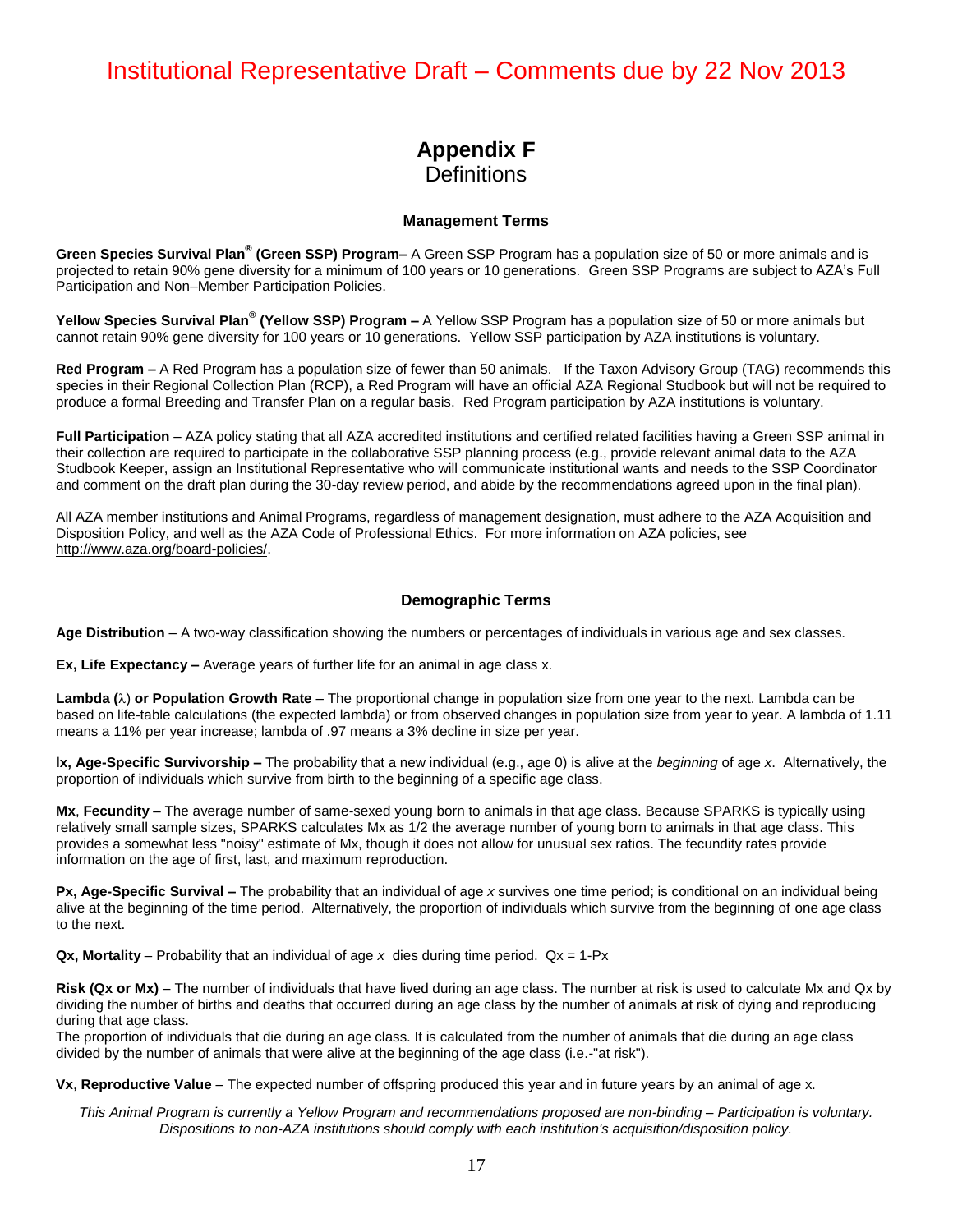#### **Genetic Terms**

**Allele Retention** – The probability that a gene present in a founder individual exists in the living, descendant population.

**Current Gene Diversity** (GD) -- The proportional gene diversity (as a proportion of the source population) is the probability that two alleles from the same locus sampled at random from the population will not be identical by descent. Gene diversity is calculated from allele frequencies, and is the heterozygosity expected in progeny produced by random mating, and if the population were in Hardy-Weinberg equilibrium.

**Effective Population Size** (Inbreeding N<sub>e</sub>) – The size of a randomly mating population of constant size with equal sex ratio and a Poisson distribution of family sizes that would (a) result in the same mean rate of inbreeding as that observed in the population, or (b) would result in the same rate of random change in gene frequencies (genetic drift) as observed in the population. These two definitions are identical only if the population is demographically stable (because the rate of inbreeding depends on the distribution of alleles in the parental generation, whereas the rate of gene frequency drift is measured in the current generation).

**FOKE, First Order Kin Equivalents** – The number of first-order kin (siblings or offspring) that would contain the number of copies of an individuals alleles (identical by descent) as are present in the captive-born population. Thus an offspring or sib contributes 1 to FOKE; each grand-offspring contributes 1/2 to FOKE; each cousin contributes 1/4 to FOKE. FOKE = 4\*N\*MK, in which N is the number of living animals in the captive population.

**Founder –** An individual obtained from a source population (often the wild) that has no known relationship to any individuals in the derived population (except for its own descendants).

**Founder Contribution** – Number of copies of a founder's genome that are present in the living descendants. Each offspring contributes 0.5, each grand-offspring contributes 0.25, etc.

**Founder Genome Equivalents (FGE)** – The number wild-caught individuals (founders) that would produce the same amount of gene diversity as does the population under study. The gene diversity of a population is  $1 - 1 / (2 \cdot FGE)$ .

Founder Genome Surviving – The sum of allelic retentions of the individual founders (i.e., the product of the mean allelic retention and the number of founders).

**Founder Representation** – Proportion of the genes in the living, descendant population that are derived from that founder. I.e., proportional Founder Contribution.

**GU, Genome Uniqueness** – Probability that an allele sampled at random from an individual is not present, identical by descent, in any other living individual in the population. GU-all is the genome uniqueness relative to the entire population. GU-Desc is the genome uniqueness relative to the living non-founder, descendants.

**Inbreeding Coefficient (F)** – Probability that the two alleles at a genetic locus are identical by descent from an ancestor common to both parents. The mean inbreeding coefficient of a population will be the proportional decrease in observed heterozygosity relative to the expected heterozygosity of the founder population.

**Kinship Value (KV) –** The weighted mean kinship of an animal, with the weights being the reproductive values of each of the kin. The mean kinship value of a population predicts the loss of gene diversity expected in the subsequent generation if all animals were to mate randomly and all were to produce the numbers of offspring expected for animals of their age.

**Mean Generation Time (T)** – The average time elapsing from reproduction in one generation to the time the next generation reproduces. Also, the average age at which a female (or male) produces offspring. It is not the age of first reproduction. Males and females often have different generation times.

**Mean Kinship (MK)** – The mean kinship coefficient between an animal and all animals (including itself) in the living, captive-born population. The mean kinship of a population is equal to the proportional loss of gene diversity of the descendant (captive-born) population relative to the founders and is also the mean inbreeding coefficient of progeny produced by random mating. Mean kinship is also the reciprocal of two times the founder genome equivalents:  $MK = 1 / (2 * FGE)$ .  $MK = 1 - GD$ .

**Percent Known** – Percent of an animal's genome that is traceable to known Founders. Thus, if an animal has an UNK sire, the % Known = 50. If it has an UNK grandparent,  $%$  Known = 75.

**Prob Lost** – Probability that a random allele from the individual will be lost from the population in the next generation, because neither this individual nor any of its relatives pass on the allele to an offspring. Assumes that each individual will produce a number of future offspring equal to its reproductive value, Vx.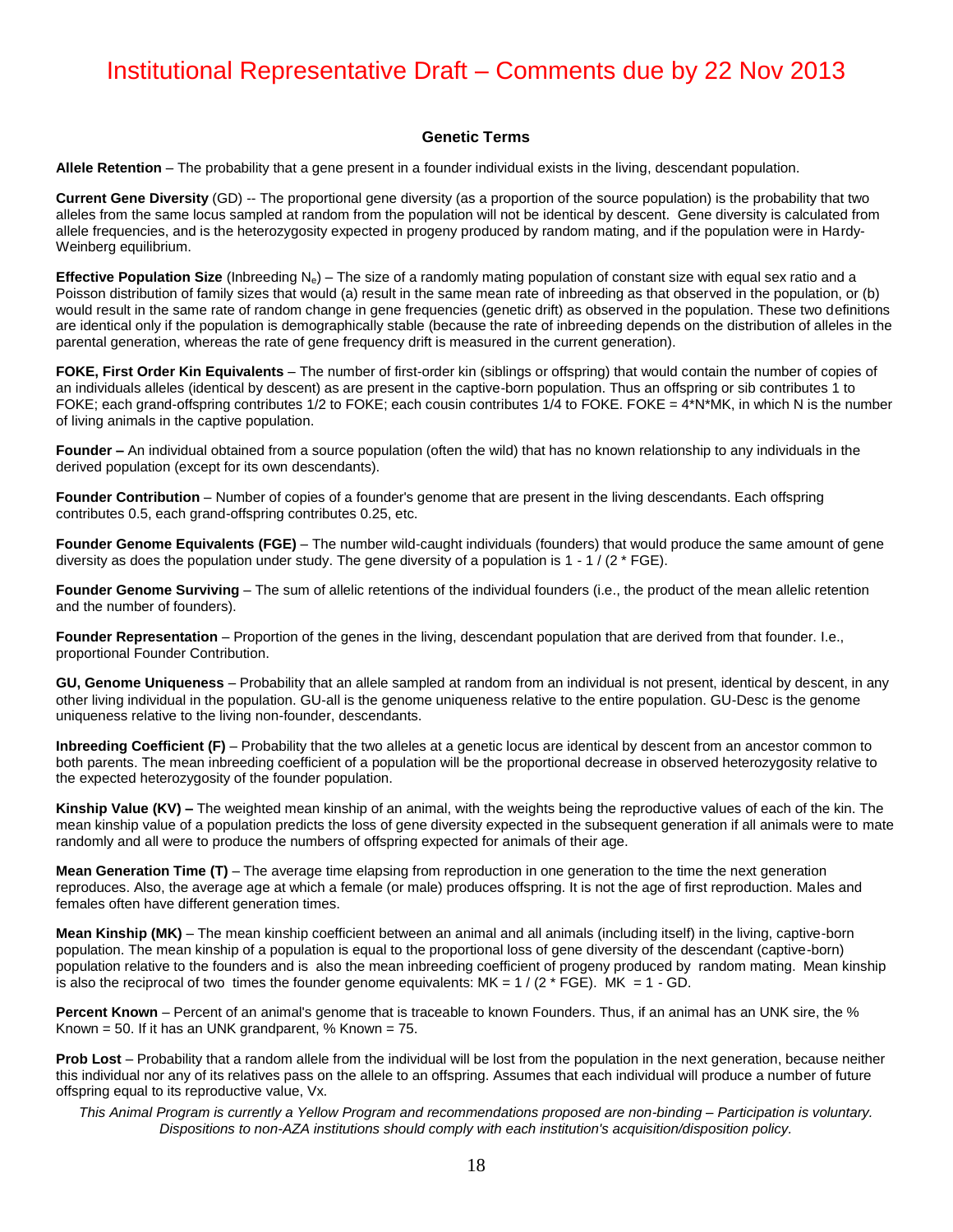# **Appendix G**

Directory of Institutional Representatives

| <b>Contact Name (IR)</b> | <b>Institution</b>                                                    | <b>Email Address</b>           | <b>Phone</b>            |
|--------------------------|-----------------------------------------------------------------------|--------------------------------|-------------------------|
| Sam Winslow              | BATONROUG - BREC's Baton Rouge<br>Zoo, Baker, LA                      | swinslow@brzoo.org             |                         |
| <b>Randy Barker</b>      | COLO SPRG - Cheyenne Mtn Zoological<br>Park, Colorado Springs, CO     | rbarker@cmzoo.org              | (719) 633-9925<br>x118  |
| Todd Bowsher             | DALLAS - Dallas Zoo, Dallas, TX                                       | todd.bowsher@dallaszoo.com     | (469) 554-7210          |
| Kurt Giesler             | FORTWORTH - Fort Worth Zoological<br>Park, Ft Worth, TX               | KGiesler@fortworthzoo.org      | (817) 759-7165          |
| Liliana Bascal           | GUDALJR- Guadalajara Zoo,<br>Guadalajara, Mexico                      | labascal@zooguadalajara.com.mx |                         |
| Jeff Holland             | LOSANGELE - Los Angeles Zoo &<br>Botanical Gardens, Los Angeles, CA   | jeff.holland@lacity.org        | (323) 644-4220          |
| Dr. David Powell         | NY BRONX - Bronx Zoo/Wildlife<br>Conservation Societ, Bronx, NY       | dpowell@wcs.org                | (718) 220-5162          |
| <b>Patrick Roux</b>      | OBTERRE -- Parc de la Haute-Touche,<br>Obterre, France                | roux@mnhn.fr                   |                         |
| Frank Carlos Camacho     | PUEBLA - Africam Safari, Puebla,<br>Mexico                            | fcamacho@africamsafari.com.mx  | 222 2817000<br>x239     |
| John Gramieri            | SAN ANTON - San Antonio Zoological<br>Gardens & Aqua, San Antonio, TX | mammalcurator@sazoo.org        | (210) 734-7184<br>x1330 |
| <b>Randy Reiches</b>     | SD-WAP - San Diego Zoo Safari Park,<br>Escondido, CA                  | rrieches@sandiegozoo.org       | (760) 738-5015          |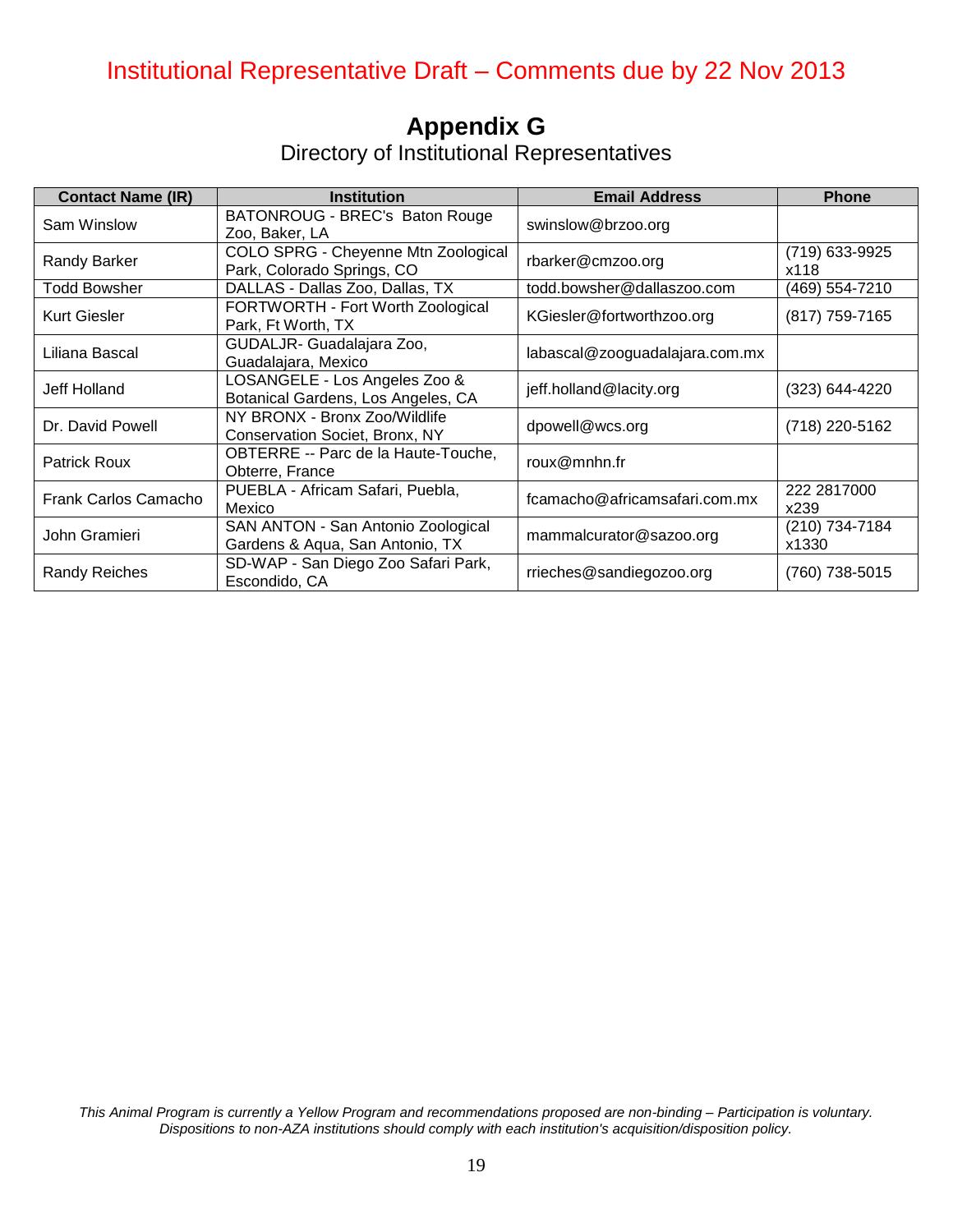## **Appendix H**

#### **DESCRIPTIVE SURVIVAL STATISTICS REPORT**

Nubian ibex Studbook *Capra nubiana*  Studbook Studbook data current as of 6/1/2013 Compiled by Alison Mott amott@saczoo.org PopLink Studbook filename: Ibex\_Nubian\_5Sept2013 Date of Export: 9/30/2013 Data Filtered by: Locations = N.AMERICA, MEXICO AND StartDate = 1/1/1960 AND EndDate = 9/30/2013 PopLink Version: 2.4

#### **REPORT OVERVIEW:**

Based on this analysis, if a Nubian ibex survives to its first birthday, its median life expectancy is 7.8 years. Please see the body of the report for more details.

#### **BACKGROUND ON ANALYSES:**

These analyses were conducted using animals that lived during the period 1 January 1960 to 30 September 2013 at institutions within N.AMERICA, MEXICO. The analyses mainly focus on survival statistics from 1 year (e.g. excluding any individuals that did not survive past their first birthday). These statistics most accurately reflect typical survival for animals, which can be seen on exhibit in zoos and aquariums.

This report summarizes survival records of individuals housed at zoological facilities for a specific geographic range and time period; these records trace an individual's history from birth or entry into the population to death, exit out of the population, or the end of the time period. As such, this history only reflects standard practices - including management, husbandry, and acquisition/disposition practices - for the specified time period and geographic range. Thus, the report contents should be viewed with some caution as they may not fully reflect current and newly emerging zoo and aquarium management techniques or practices. For example, if the population has not been maintained in zoos and aquariums long enough to have many adults living into old age, median life expectancy will likely be an underestimate until more data accrue in older age classes. Thus, users of these reports should recognize that the results produced will likely vary over time or depending on the subset of data selected.

Although for many species, including humans, survival statistics often differ for males and females, for these analyses male and female statistics were not statistically different<sup>1</sup>; these results therefore include pooled data from males, females, and unknown sex individuals.

#### **SUMMARY OF ANALYSES:**

#### SURVIVAL STATISTICS

The dataset used for analysis includes partial or full lifespans of 678 individuals, 329 (48.5%) of which had died by 30 September 2013.

If a Nubian ibex survives to its first birthday, its **median life expectancy<sup>2</sup> is 7.8 years of age**. Given the quality of the data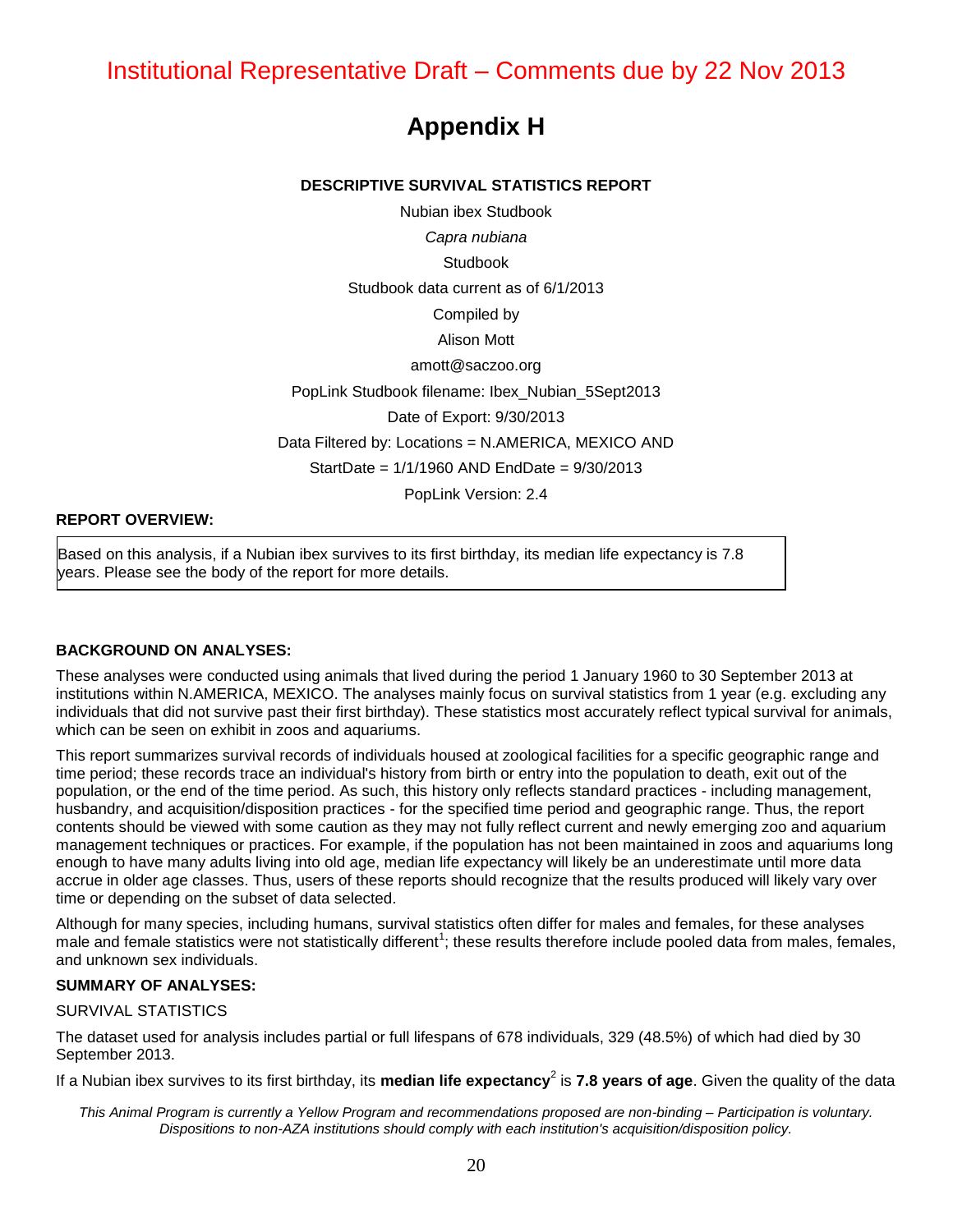- how many animals are in the database and how many have died - there is a 95% chance that the true median falls between 7.2 and 9.2 years of age (i.e., these are the 95% confidence limits). Only 25% of Nubian ibex can be expected to survive to be 12.5 years or older.

First-year (infant) survival<sup>3</sup> for Nubian ibex is 67%. The year after birth/hatching is a period of relatively low survival for many species and life histories.

The **maximum longevity**<sup>4</sup> observed for Nubian ibex is 22.4 years; this longevity record is based on an individual which was DEAD as of the analysis end date (studbook number 671, sex = Female, origin = Captive Born, birth date estimate = None).<sup>5</sup>

The correct interpretation of these statistics is that, if it survives the first year of life, the 'typical' Nubian ibex will live 7.8 years; that half of all Nubian ibex can be expected to die before they reach 7.8 and half will live longer than 7.8; that only 25% of all Nubian ibex can be expected to live 12.5 years; and that it is rare but possible for Nubian ibex to live 22.4 years.

The median life expectancy, confidence interval, first-year survival, and maximum longevity may change as more data are accumulated, the population's age structure changes, or management practices improve.

While both median life expectancy and maximum longevity are discussed in this report, it is more appropriate to rely on median life expectancy to place the age of any one individual in context. To put these statistics in perspective, median life expectancy from age one for people in the United States is 77.5 years and the maximum longevity (documented worldwide) is 122 years<sup>6</sup>. Therefore, if a person lived to be 85 years old, the appropriate context is that they lived well beyond the median life expectancy (77.5), not that they fell short of the maximum longevity (122).

#### DATA QUALITY

The PopLink Survival Tool uses five data quality measures to determine whether data are robust enough to make reliable estimates of key survival parameters. **This population passed all of the following data quality tests:**

- 1. Can the median life expectancy be calculated? **PASS**
- 2. Is the sample size (number of individuals at risk) greater than 20 individuals at the median? **PASS**
- 3. Is the 95% Confidence Interval (CI) bounded? **PASS**
- 4. Is the sample size in the first age class of analysis (e.g. the first day of analysis) greater than 30 individuals? **PASS**
- 5. Is the length of the 95% CI < 33% of the maximum longevity? **PASS**

PopLink data validation has never been run; if errors are present in this studbook, they may affect the data in this analysis.

 $1$  Statistical significance was determined by comparing 84% confidence intervals around median life expectancy for males and females, with 2 unknown sex individuals proportionally incorporated into the analysis. For this population, overlapping confidence intervals indicated that data could be pooled. See the PopLink manual for more details.

 $^2$  The statistics analyzed for this report (median life expectancy, 95% confidence limits, and age to which 25% of individuals survive) exclude any individuals who did not survive to their first birthday; these individuals are excluded because this Report is focused on providing median survival estimates for the typical individual that survives the vulnerable infant stage. In other words, this report answers the question, 'how long is this species expected to live once it has reached its first birthday?' For this studbook, 449 individuals died before their first birthday and were excluded from these analyses.

For all animals that survive to their first birthday, 50% will die before the median life expectancy in this report and 50% die after. Note that the median life expectancy obtained from population management software (PM2000, PMx, ZooRisk) or from life tables in Breeding and Transfer Plans (e.g. where  $Lx = 0.5$ ) will be lower because it includes these individuals that did not survive to their first birthday in order to project the correct number of births needed. See the PopLink manual for more details.